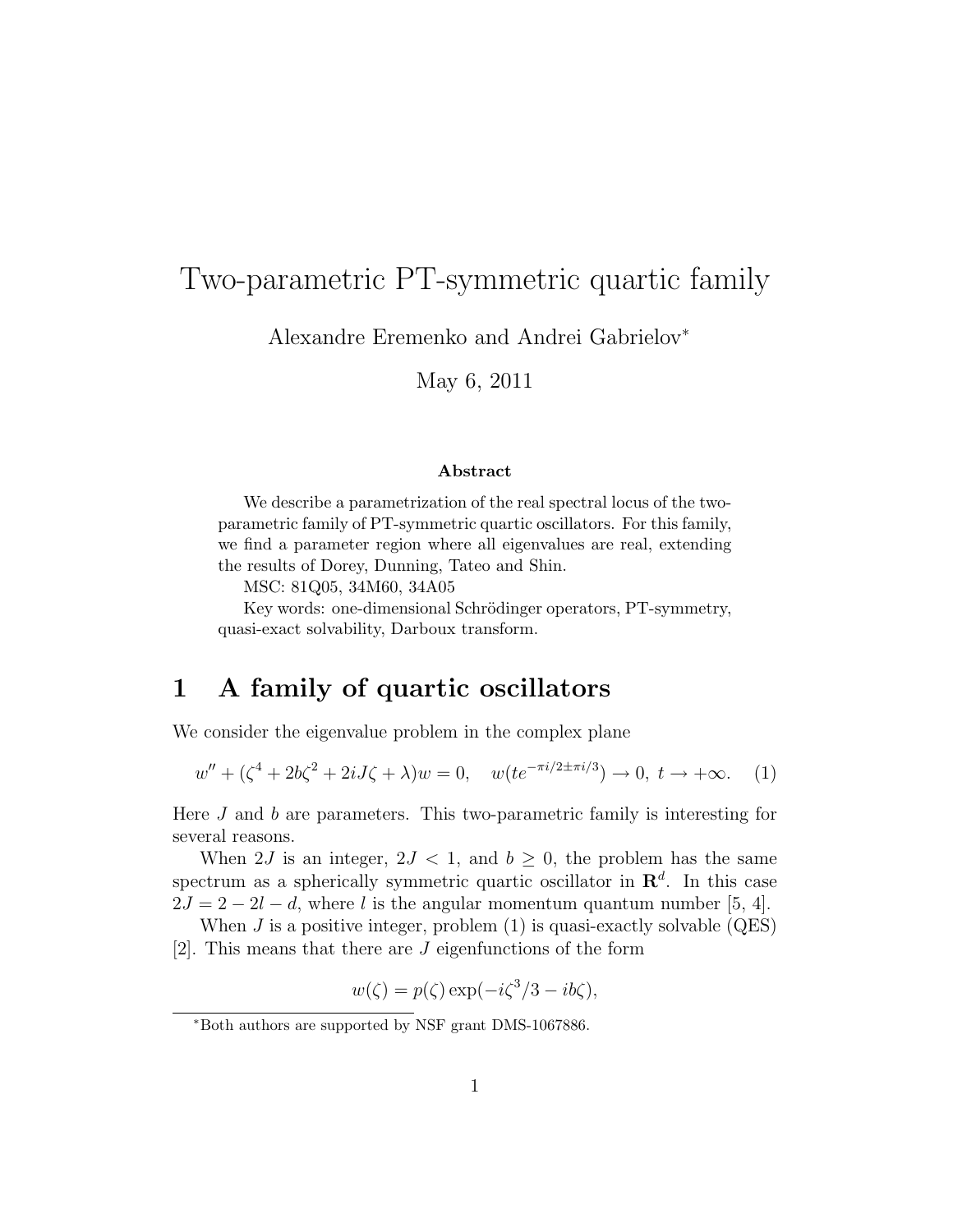where p is a polynomial of degree  $J - 1$  in  $\zeta$  whose coefficients are algebraic functions in b.

When  $J$  and  $b$  are real, the problem is PT-symmetric. The eigenvalues of a PT-symmetric problem can be either real or come in complex conjugate pairs. Both possibilities can be present for  $J > 1$ . A very interesting feature is level crossing in the real domain: for some real  $b$  and  $J$  the graphs of the eigenvalues  $\lambda_k(b)$  can be real and cross each other. This phenomenon was discovered by Bender and Boettcher [2] numerically, then it was studied in [12], where the presence of infinitely many such real level crossing points was proved for odd positive J.

When  $J \to +\infty$ , the QES part of the spectral locus approximates the whole spectral locus of the PT-symmetric cubic family

$$
-w'' + (iz3 + iaz)w = \lambda w, \quad w(\pm \infty) = 0,
$$
 (2)

which was subject of intensive research, see, for example,  $[3, 7, 8, 11, 16, 11,$ 20, 23].

By the change of the independent variable  $z = i\zeta$  problem (1) is equivalent to

$$
L_{b,J}(y) = -y'' + (z^4 - 2bz^2 + 2Jz)y = \lambda y, \quad y(te^{\pm \pi i/3}) \to 0, \quad t \to +\infty.
$$
 (3)

Shin's theorem [20] applies to these eigenvalue problems when  $J \leq 0$ , and implies that for  $J \leq 0$  all eigenvalues are real. The proof of Shin's theorem is based on the remarkable ODE-IM correspondence of Dorey, Dunning and Tateo [8]. Here we extend this result.

#### **Theorem 1.** All eigenvalues of (1) or (3) are real for  $J \leq 1$ .

The condition  $J \leq 1$  is exact, because it is known that for every  $J > 1$ there are non-real eigenvalues [12]. Our proof of Theorem 1 is based on purely topological arguments. Using the formulation (3), we establish certain property of eigenfunctions for  $J = 0$ , and then show that this property persists for  $J < 1$  and prevents level crossing.

The real spectral locus  $Z(\mathbf{R}) \subset \mathbf{R}^3$  is defined as the set of all real triples  $(b, J, \lambda)$  for which there exists  $y \neq 0$  satisfying (3). This is an analytic surface is  $\mathbb{R}^3$ . The main result of this paper is a parametrization of  $Z(\mathbb{R})$  in terms of Nevanlinna parameters (sections ?-?). In [11] we obtained similar parametrization of the real spectral locus of (2) and another two-parametric family of quartics.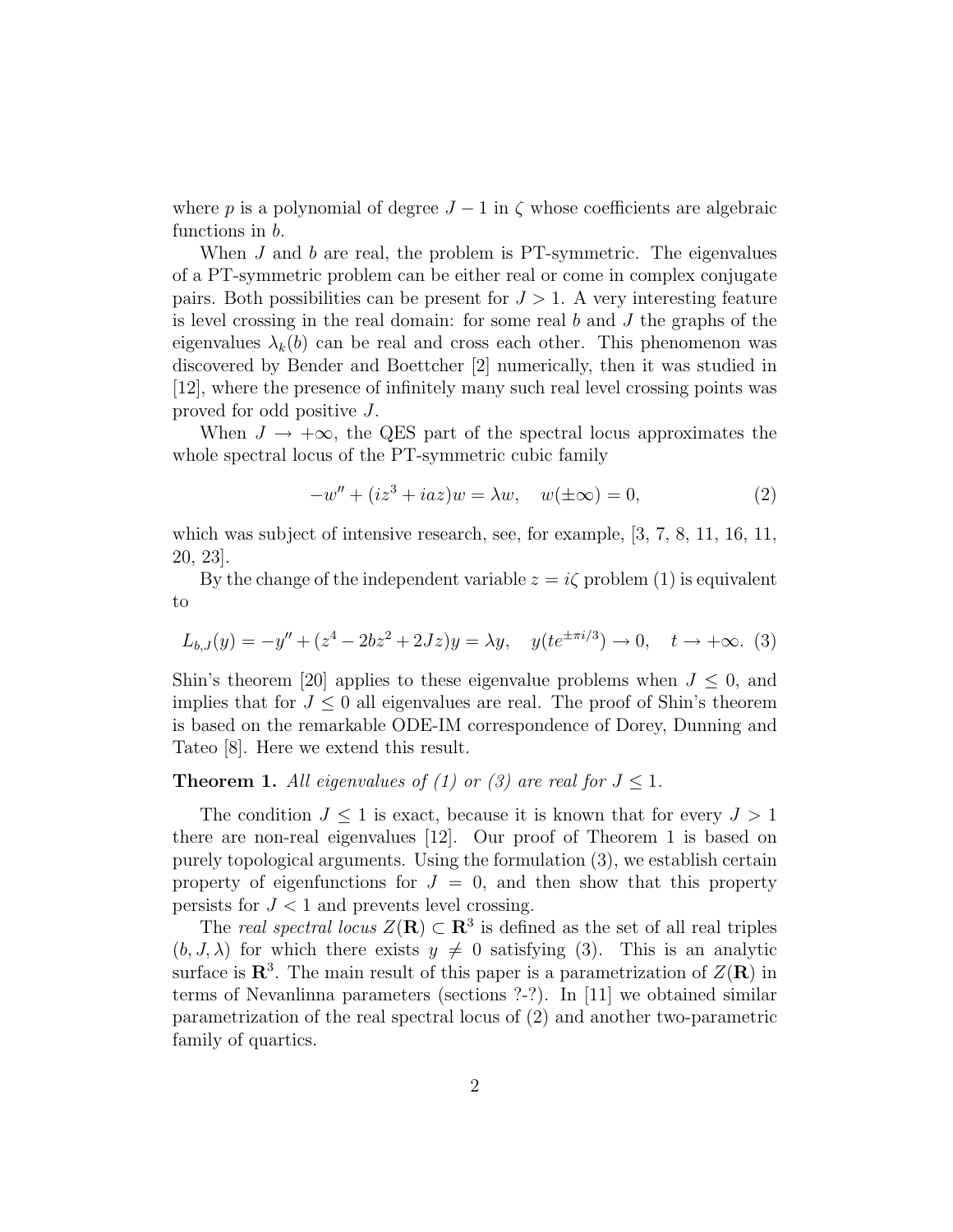The family considered in this paper is much more complicated because of the presence of QES part and of the real level crossings. In [13] we parametrized the real *quasi-exactly solvable locus*  $Z^{QES}(\mathbf{R})$  of (3) which consists of all triples  $(b, J, \lambda) \in \mathbb{R}^3$  for which there exists a function  $y(z) =$  $p(z) \exp(z^3/3 - bz)$  satisfying (3) with a polynomial p.

The plan of the paper is the following. In the next section we introduce Nevanlinna parameters and state our principal result, Theorem 2, about the correspondence between parameters  $(b, J, \lambda) \in Z(\mathbf{R})$  and Nevanlinna parameters. In section 3 we prove the "easy", algebraic part of this correspondence. In section 4 we study the case  $J = 0$  and in section 6 we prove Theorem 1. Then in section 7 we describe the parametrization of the part of the real spectral locus  $Z(\mathbf{R})$  where J is an integer in terms of Nevanlinna parameters and complete the proof of Theorem 2. In the last two sections we parametrize the whole real spectral locus.

#### 2 Nevanlinna parameters

The references for this section are [18, 21, 9, 10, 11].

Suppose that b and J are real. Let y be an eigenfunction of  $(3)$ . Then  $y^*(z) = \overline{y(\overline{z})}$  satisfies the same differential equation and the same boundary conditions (3), so  $y^* = cy$ . We can choose y so that  $y(x_0) \in \mathbf{R} \setminus \{0\}$  for some real  $x_0$ . Substituting this  $x_0$  to  $y^* = cy$  we conclude that  $c = 1$ . So our eigenfunction  $y$  is real. It is defined up to multiplication by a real constant.

Let  $y_1$  be a solution of the differential equation in (3), which is real and linearly independent of y. Consider the meromorphic function  $f = y/y_1$ . It is a *Nevanlinna function*, which means that  $f$  has no critical points in  $C$  and the only singularities of  $f^{-1}$  are finitely many logarithmic branch points.

In the case that  $y_1$  is normalized by  $y_1(x) \to 0$ ,  $x \to +\infty$ ,  $x \in \mathbb{R}$ , we call f a normalized Nevanlinna function of (3). The normalized Nevanlinna function is defined up to a real multiple. Existence of  $y_1$  with such normalization is guaranteed by a theorem of Sibuya [21].

Different Nevanlinna functions associated with the same point  $(b, J, \lambda) \in$  $Z(\mathbf{R})$  are related by a real fractional-linear transformation of the form  $f \mapsto$  $\alpha f/(f - \beta)$  where  $\alpha \neq 0$  and  $\beta$  are real.

Nevanlinna functions f of (3) have no critical points, because  $f' = (y'y_1$  $y y_1'/y_1^2$  and  $y' y_1 - y y_1' = \text{const.}$  They have 6 asymptotic values in the sectors

$$
S_j = \{ te^{i\theta} : t > 0, \ |\theta - \pi j/3| < \pi/6 \}, \quad j = 0, \dots, 5.
$$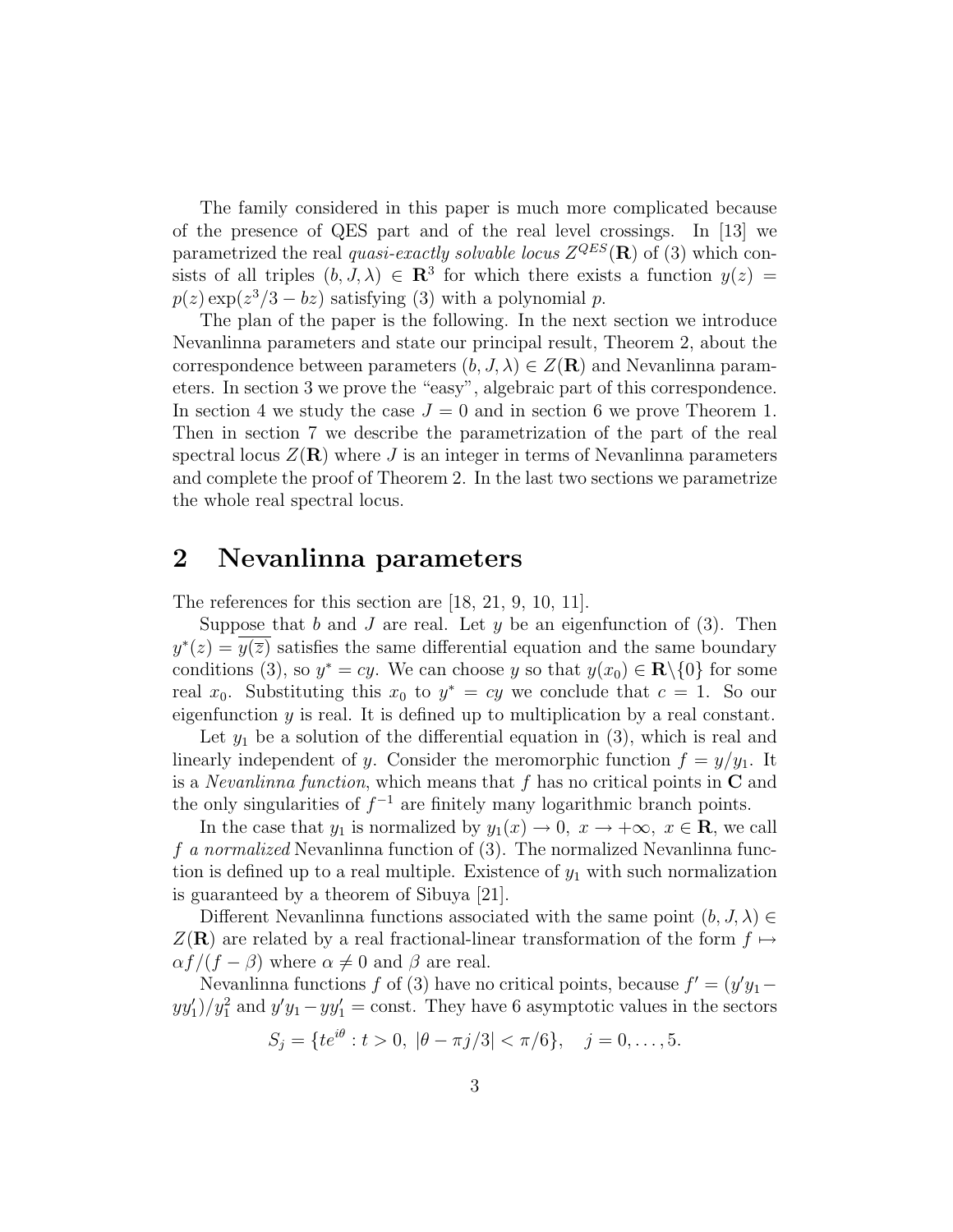In what follows j is understood as a residue modulo 6. These sectors are in one-to-one correspondence with logarithmic branch points of  $f^{-1}$ . The asymptotic values of the normalized Nevanlinna function are  $0$  in  $S_1$  and  $S_{-1}$ , because of the boundary condition, and  $\infty$  in  $S_0$  because of the normalization of  $y_1$ . We denote by c and a the asymptotic values of the normalized Nevanlinna function in  $S_2$  and  $S_3$ , respectively. As f is real, the asymptotic value in  $S_{-2}$  is  $\overline{c}$ , and a is real.

These asymptotic values a, c are called the *Nevanlinna parameters*. They are related to the Stokes multipliers by simple formulas [21, 17]. Normalized function f and the Nevanlinna parameters are defined modulo multiplication by a real non-zero number, so we can further normalize them. We will use different normalizations, depending of the situation.

Nevanlinna parameters  $(c,a) \in \overline{\mathbf{C}} \times (\mathbf{R} \cup {\infty})$  are subject to the following conditions:

$$
c \neq 0, \quad c \neq a,\tag{4}
$$

and the set  $\{0,\infty,a,c,\bar{c}\}$  contains at least 3 distinct points, in other words, the combination  $c = \infty$ ,  $a = 0$  is prohibited. [18, 21].

Nevanlinna parameters (modulo multiplication by real constants) serve as local coordinates on the real spectral locus  $Z(\mathbf{R})$ , [1, 17]. Notice that the set of pairs satisfying (4) modulo proportionality is a non-Hausdorff manifold. But this will cause no difficulties as we always work in local charts.

Relation between  $(b, J, \lambda)$  and  $(a, c)$  is very complicated: Nevanlinna's construction of the map  $(a, c) \rightarrow (b, J, \lambda)$  involves the uniformization theorem. So it is interesting and challenging to establish any explicit correspondences between sets in the space of Nevanlinna parameters and sets in the  $(b, J, \lambda)$  space.

Our main result in this direction is

Theorem 2. *J* is an integer if and only if

 $a = 0$  or  $c = \overline{c}$ .

In the next section we prove the "only if" part.

#### 3 QES locus and Darboux transform

In this section we prove the "easy part" of Theorem 2: is  $J$  is an integer, then either  $a = 0$  or  $c = \overline{c}$ .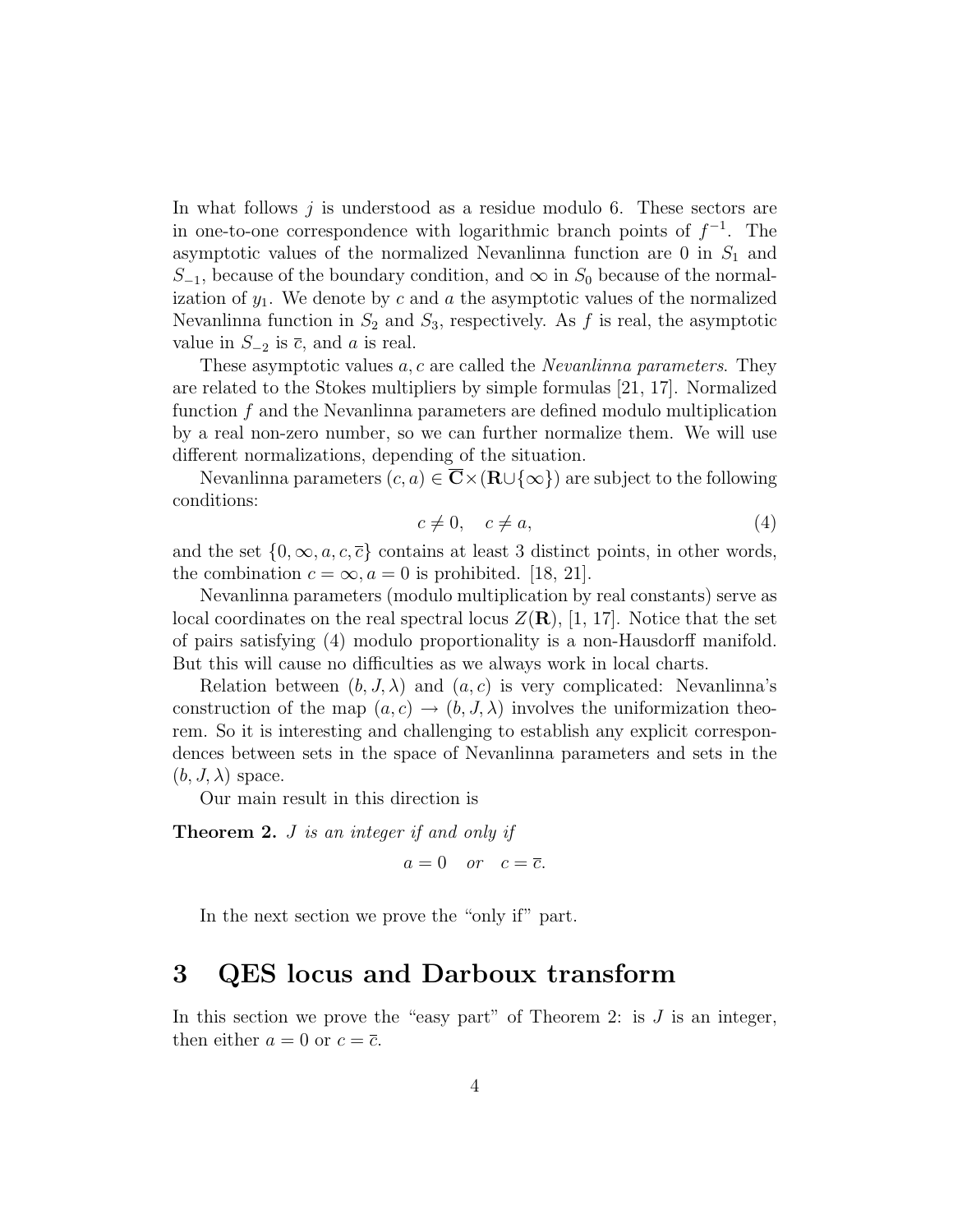Suppose that for some  $(b, J, \lambda) \in Z(\mathbf{R})$  we have  $a = 0$ . This means that the eigenfunction y tends to zero in  $S_3$  (and also in  $S_1, S_{-1}$ ), so y is an elementary function of the form  $pe^{q}$  with polynomials p and q. Substitution to (3) gives

$$
y(z) = p(z) \exp(z^3/3 - bz),
$$

where  $p$  is a polynomial. It is known that such eigenfunctions exist if and only if J is a positive integer [2, 12]. Such points  $(b, J, \lambda)$  form the QES spectral locus  $Z^{QES}(\mathbf{R})$  which consists of smooth algebraic curves

$$
Q_J(b,\lambda) = 0, \quad J = n+1, \quad n \ge 0,
$$

where  $Q_J$  are real polynomials of degree J in  $\lambda$ . QES spectral locus was studied in [12, 13]; in the second paper it was parametrized in terms of Nevanlinna parameters. The converse is evident: if  $(b, J, \lambda) \in Z^{QES}(\mathbf{R}),$ then  $a = 0$ .

In [12] we obtained the following results:

(i) If J is a positive integer, and b is real, then all non-QES eigenvalues are real.

Let  $Z_J(\mathbf{R}) = \{(b, \lambda) \in \mathbf{R}^2 : (b, J, \lambda) \in Z(\mathbf{R})\}$  and let  $Z_J^{QES}$  $J^{QES}(\mathbf{R})$  be similarly defined. Let  $Z_J^*$  be the closure of  $Z_J(\mathbf{R})\backslash Z_J^{QES}$  $J^{QES}(\mathbf{R})$  in  $\mathbf{R}^2$ .

(ii) When *J* is even,  $Z_J^*$  $\mathcal{Z}^{qES}_J$  $Q^{LSS}(\mathbf{R}) = \emptyset$ . When J is odd, then  $c = \overline{c}$  holds at all points  $(b, \lambda)$  of this intersection.

(iii) If J is a positive integer, then  $Z_J^* = Z_{-J}$ .

To deal with the condition  $c = \overline{c}$ , we use the Darboux transform [6, 14, 12], which we recall. Let  $\psi_0, \ldots, \psi_n$  be some eigenfunctions of a differential operator  $L = -d^2/dz^2 + V(z)$  with eigenvalues  $\lambda_0, \ldots, \lambda_n$ . Then the differential operator

$$
-\frac{d^2}{dz^2} + V - 2\frac{d^2}{dz^2}\log W(\psi_0, \dots, \psi_n),\tag{5}
$$

where  $W$  is the Wronski determinant, has the same eigenvalues as  $L$ , except  $\lambda_0,\ldots,\lambda_n.$ 

Let  $J \geq 0$  be an integer,  $(b, \lambda) \in Z_J^*$  $j(\mathbf{R})$ , and let y be the eigenfunction corresponding to  $(b, J, \lambda)$ . We apply the Darboux transform to our operator  $L_{b,J}$  in (3), taking all QES eigenfunctions as  $\psi_0,\ldots,\psi_n$ . If  $J=0$  the Darboux transform does not change anything. It is easy to see, [12] that the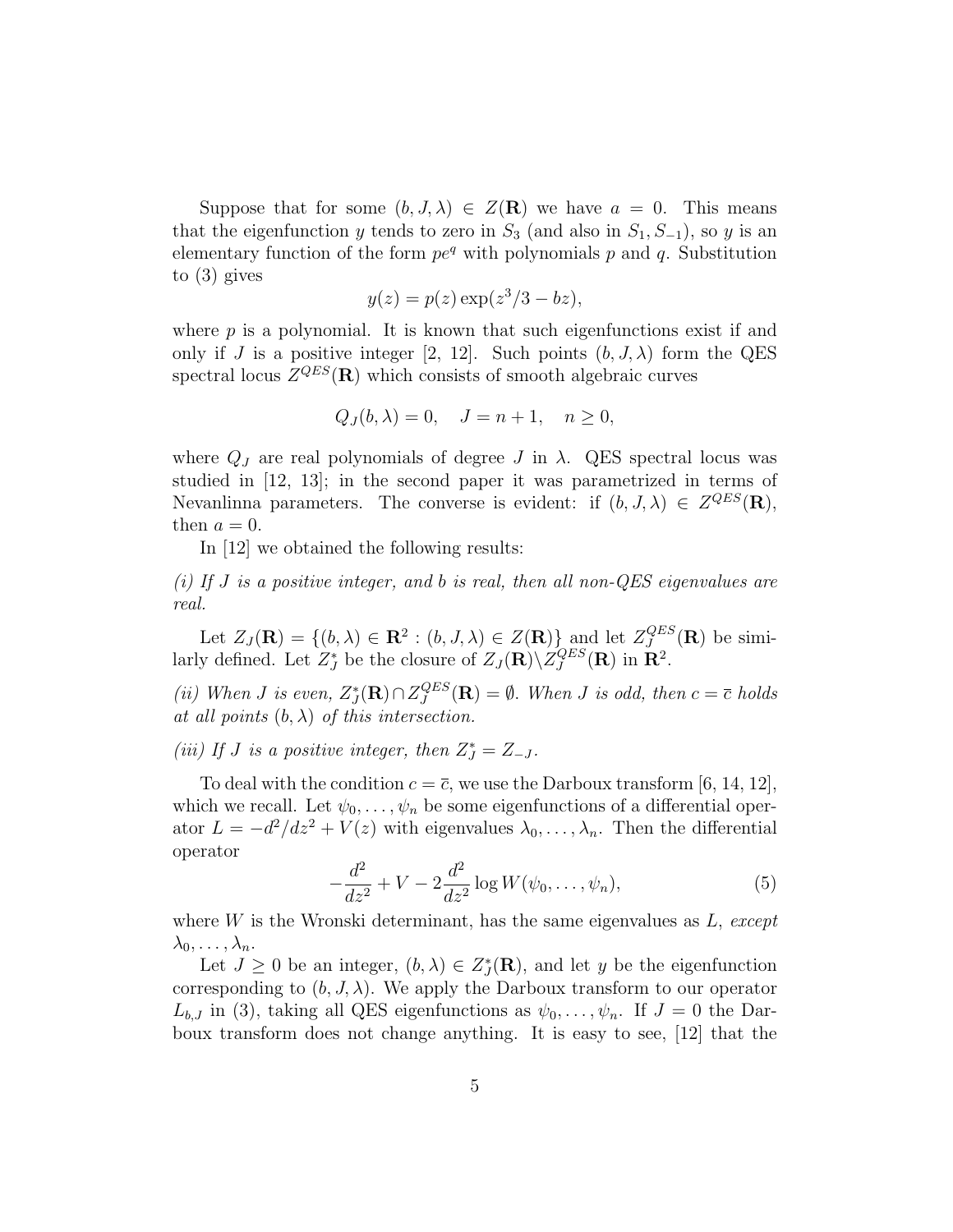transformed operator (5) is  $L_{b,-J}$  in this case. But  $L_{b,J}(y) = \lambda y$ , and if we define  $y^*(z) = y(-z)$ , then  $L_{b,-J}(y^*) = \lambda y^*$ . However, this  $y^*$  is not an eigenfunction of  $L_{b,-J}$ , because it does not satisfy the normalization condition in (3). Instead it tends to zero in  $S_2$  and in  $S_{-2}$ . This means that  $y^*$  is linearly independent of the eigenfunction  $y_0$  of  $L_{b,-J}$ , and  $g = y_0/y^*$  has asymptotic values  $\infty$  in  $S_2$  and in  $S_{-2}$ .

Since g has equal asymptotic values in  $S_2$  and  $S_{-2}$  any other Nevanlinna function for the same  $(b, J, \lambda)$  has the same property. So  $c = \overline{c}$  at the point  $(b, -J, \lambda)$ .

The case of negative  $J$  is treated similarly, applying the inverse Darboux transform. Thus  $c = \overline{c}$  on  $Z_J^*$  $j(\mathbf{R})$  when J is an integer. This proves the "only" if" part of Theorem 2.

As a byproduct we obtain the following

(iv) If  $J > 0$  is odd, then the condition  $(b, \lambda) \in Z_J^{QES}$  ${}^{QES}_{J}(\mathbf{R})$ n $Z_{J}^{\ast}$  $\mathcal{G}_J^*(\mathbf{R})$  is equivalent to the condition  $c = \infty$  at the point  $(b, \lambda) \in Z_{-J}(\mathbf{R})$ .

Indeed, the eigenfunction  $y$  is elementary if and only if the asymptotic values of f in  $S_3, S_1, S_{-1}$  are zero. This happens if and only if the function g defined above has asymptotic values  $\infty$  in  $S_0, S_2, S_{-2}$ .

To prove the second part of Theorem 2, we need to find which part of the spectral locus corresponds to real  $c$ .

#### 4 Line complexes

Assigning asymptotic values in sectors  $S_j$  is not enough to define a Nevanlinna function f, one needs additional information about the topology of the covering

$$
f: \mathbf{C} \setminus f^{-1}(\text{asymptotic values}) \to \overline{\mathbf{C}} \setminus \{\text{asymptotic values}\}.
$$

Such information is encoded in the following way [18, 9, 10]. One chooses a cell decomposition  $\Phi$  of the Riemann sphere  $\overline{C}$  such that each 2-cell contains one asymptotic value, and takes the f-preimage of this cell decomposition. This preimage is a cell decomposition  $\Psi$  of the plane which locally looks like  $\Phi$ . There are many ways to choose  $\Phi$ , and here we describe cell decompositions, used by Nevanlinna, see also [15, Ch. 7] for a comprehensive treatment.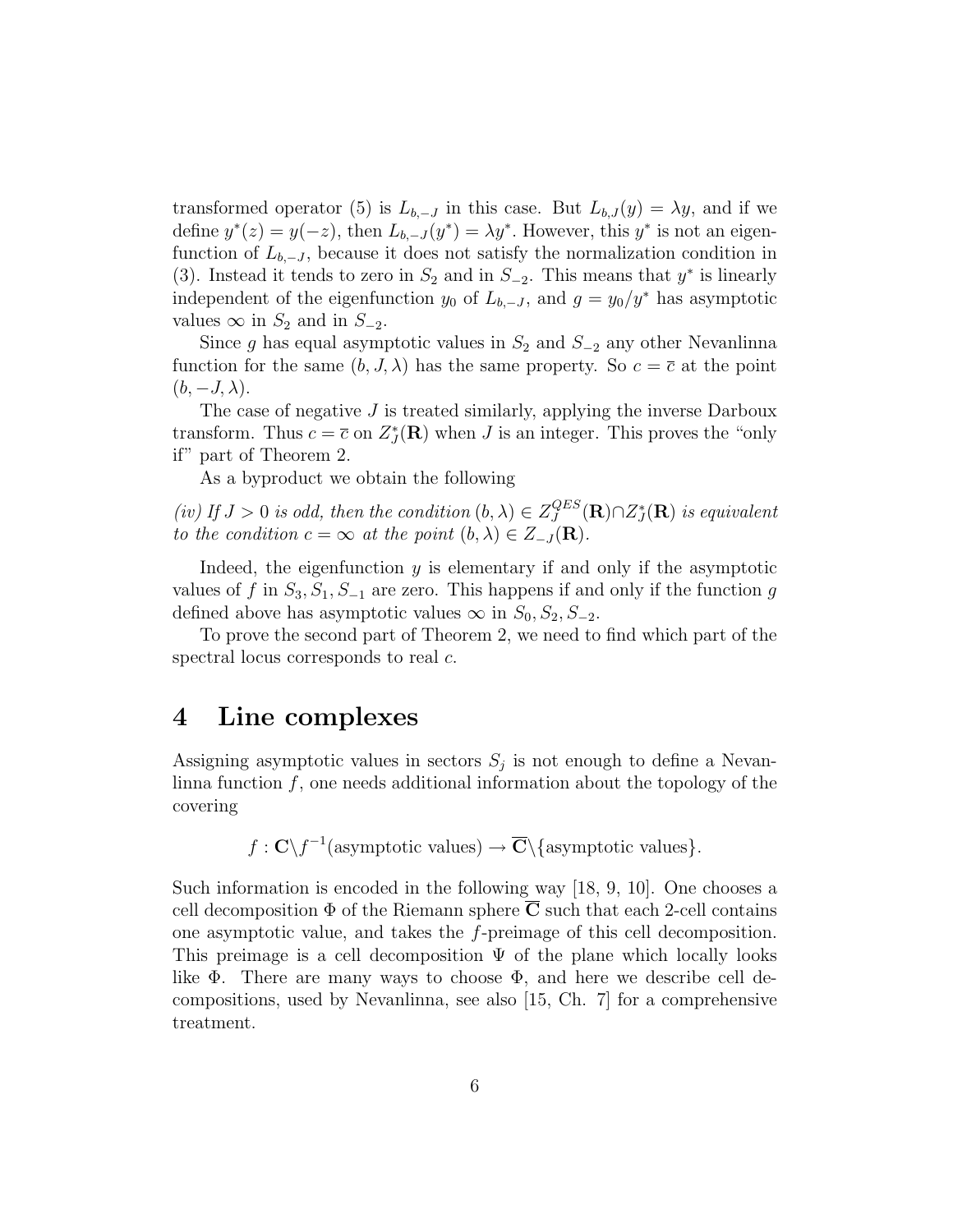First we fix two points in  $\overline{C}$  which are distinct from the asymptotic values. We call these points  $\times$  and  $\circ$ . They are the vertices of  $\Phi$ . Suppose that we have q asymptotic values. We connect  $\times$  and  $\circ$  with q edges which do not intersect except at the ends. These edges and vertices form the 1-skeleton of  $\Phi$ ; we require that faces of  $\Phi$  contain one asymptotic value each. This choice of  $\Phi$  is fixed in this section.

The preimage  $\Psi = f^{-1}(\Phi)$  is called the *line complex*. It has the following property: the 1-skeleton of  $\Psi$  is a bipartite connected graph embedded in  $\mathbf C$ whose all vertices have degree q. This property completely characterizes all possible line complexes. We label the faces of  $\Phi$  and  $\Psi$  with the asymptotic values, so that a face of  $\Psi$  has the same label as its image. Two cell decompositions  $\Psi'$  and  $\Psi''$  are considered equivalent if one can be mapped onto another by a homeomorphism of the plane preserving orientation and labels of faces and vertices. If two Nevanlinna functions  $f$  and  $g$  have equivalent cell decompositions, then  $f(z) = q(\alpha z + \beta)$ ,  $\alpha \neq 0$ .

The following properties are evident. The cyclic order of face labels around a vertex of  $\Psi$  is the same as for the image vertex in  $\Phi$ . Two faces of Ψ with the same labels have disjoint closures. Each face is bounded either by two edges of by infinitely many edges.

By erasing the multiple edges of the 1-skeleton of  $\Psi$  and discarding the labels of bounded faces, we obtain a new cell decomposition with labeled faces and vertices, whose 1-skeleton is a tree. The line complex can be uniquely recovered from its associated tree.

If  $f$  is real, so asymptotic values are symmetric with respect to complex conjugation, sometimes it is possible to choose a symmetric cell decomposition  $\Phi$ . Then  $\Psi$  is also symmetric. Then f can be made real by a precomposition with an affine map of C.

Line complexes are convenient for study of the limits of families of Nevanlinna functions when two asymptotic values collide. We have the following compactness theorem [22]. Fix a cell decomposition  $\Phi$ . Let  $f_n$  be a sequence of Nevanlinna functions with line complexes  $\Psi_n = f_n^{-1}(\Phi)$ . Suppose that  $v_n = 0$  is a vertex of  $\Psi_n$ , and that  $f_n$  are normalized by conditions  $|f_n'$  $||r_n'(0)|| = 1$ . Then one can choose a subsequence from  $f_n$  that tends to a limit, and this limit is a Nevanlinna function.

We need only the special case when the cell decompositions  $\Psi_n$  corresponding to  $f_n$  are all equivalent. If distinct asymptotic values of  $f_n$  tend to distinct limits, then f has the same cell decomposition  $\Psi$ . If two asymptotic values of  $f_n$  which are labeling adjacent faces of  $\Psi$ , collide in the limit, then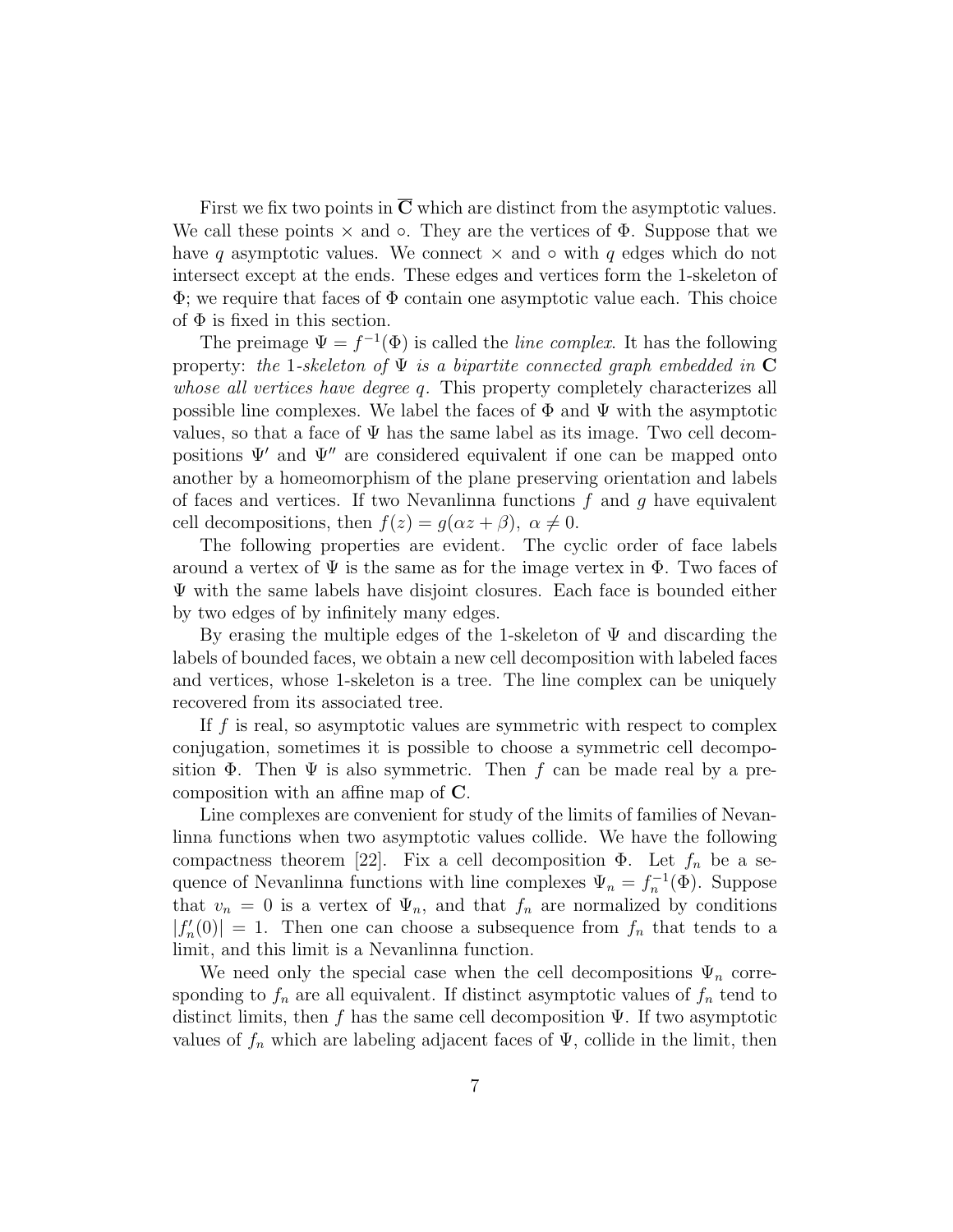one has to erase from the 1-skeleton of  $\Phi$  all edges on the common boundaries of faces with these collided asymptotic values. The component of the remaining graph containing the vertex  $v$  is the cell decomposition of the limit function.

Now we return to our Nevanlinna functions corresponding to problem (3). One technical problem we are facing is that it is not always possible to choose a symmetric  $\Phi$ . However this is possible when c is real, and in the next sections we consider this case. We begin with the simplest case when  $J = 0$ . In this case the Nevanlinna function has additional symmetry.

The cell decompositions considered in [13] are *different* from line complexes, because in the situation considered in that paper, it is impossible to define a line complex with the required symmetry properties.

#### 5 Subfamily  $J=0$

In this section we begin to prove Theorem 1. For  $J=0$ , we know from the results of [4] and [20] that all eigenvalues are real.

Let y be an eigenfunction of  $L_{b,0}$ . Function  $y_1(z) = y(-z)$  satisfies the differential equation in (3) with  $J = 0$ , but does not satisfy the boundary conditions. So  $y_1$  is linearly independent of y, and we consider the Nevanlinna function

$$
f = y/y_1. \tag{6}
$$

It is not normalized in the sense of section 2. This function f has the following symmetry properties:

$$
f^* = f
$$
,  $f(-z) = 1/f(z)$ .

The asymptotic values are 0 in  $S_1$  and  $S_{-1}$ ,  $\infty$  in  $S_2$  and  $S_{-2}$ ,  $A \in \mathbb{R}$  in  $S_0$ and  $1/A$  in  $S_3$ . This A is the Nevanlinna parameter. As f is defined up to multiplication by a real non-zero number, we can normalize so that  $A > 0$ .

**Proposition 1.**  $A \in (0,1)$ . Each eigenfunction has at most one zero on the real line.

Proof. Function f has the property that

$$
f: \mathbf{C} \backslash f^{-1}(0,A,1/A,\infty) \to \overline{\mathbf{C}} \backslash \{0,A,1/A,\infty\}
$$

is a covering. To construct the line complex, we choose the cell decomposition Φ of the target sphere shown in Fig. 1.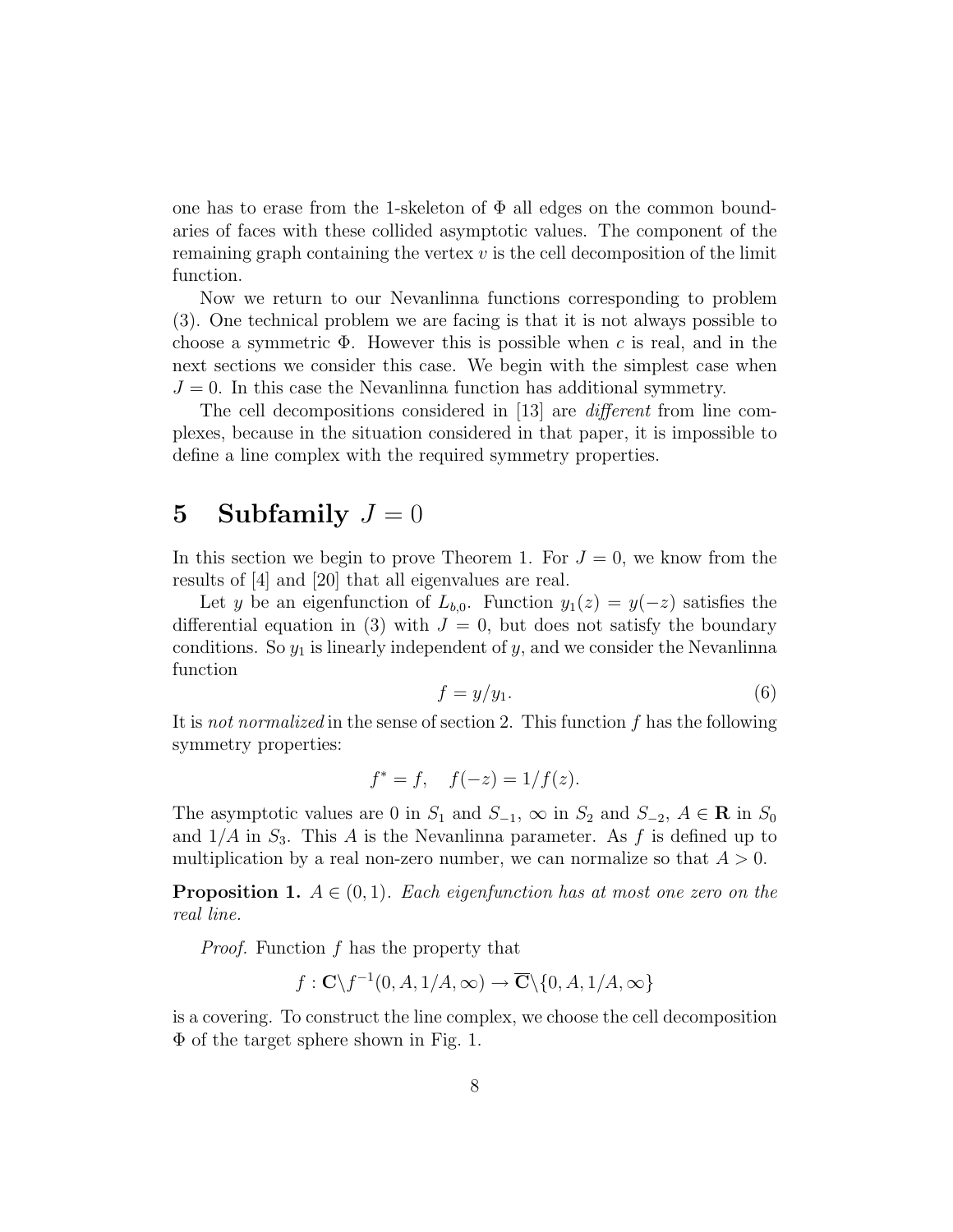

Fig. 1.

It has two vertices, four edges and four faces labeled by the asymptotic values. We denote by  $A'$  the asymptotic value which is on  $(0, 1)$ , so that  $A'$  is either A or  $A^{-1}$ , and our first goal is to find out which of these possibilities holds.

The line complex  $\Psi = f^{-1}(\Phi)$  is a labeled cell decomposition of **C**. It has 6 unbounded faces. Moreover,  $\Psi$  is symmetric with respect to the real line and with respect to the imaginary line. The symmetry with respect to the real line does not change the labels, while the symmetry with respect to the imaginary line interchanges  $\times$  with  $\circ$ , 0 with  $\infty$  and A' with  $1/A'$ . Unbounded faces of  $\Psi$  are asymptotic to the sectors  $S_j$ .

For any two pairs of vertices of  $\Psi$  connected by several edges, we replace these several edges with one edge. The result is a simpler cell decomposition T whose 1-skeleton is a tree. The faces of T are labeled with asymptotic values, and T has all symmetry properties described above. The label of a face asymptotic to  $S_j$  is the asymptotic value in  $S_j$ .

It is easy to classify all possible labeled trees satisfying the above conditions. They all have two vertices of order 4 and the number  $k$  of edges between these two vertices is odd. These trees depend on one non-negative integer parameter m, such that  $k = 2m+1$ , and we denote them by  $T_m$ . The tree  $T_1$  and the corresponding line complex are shown in Fig. 2.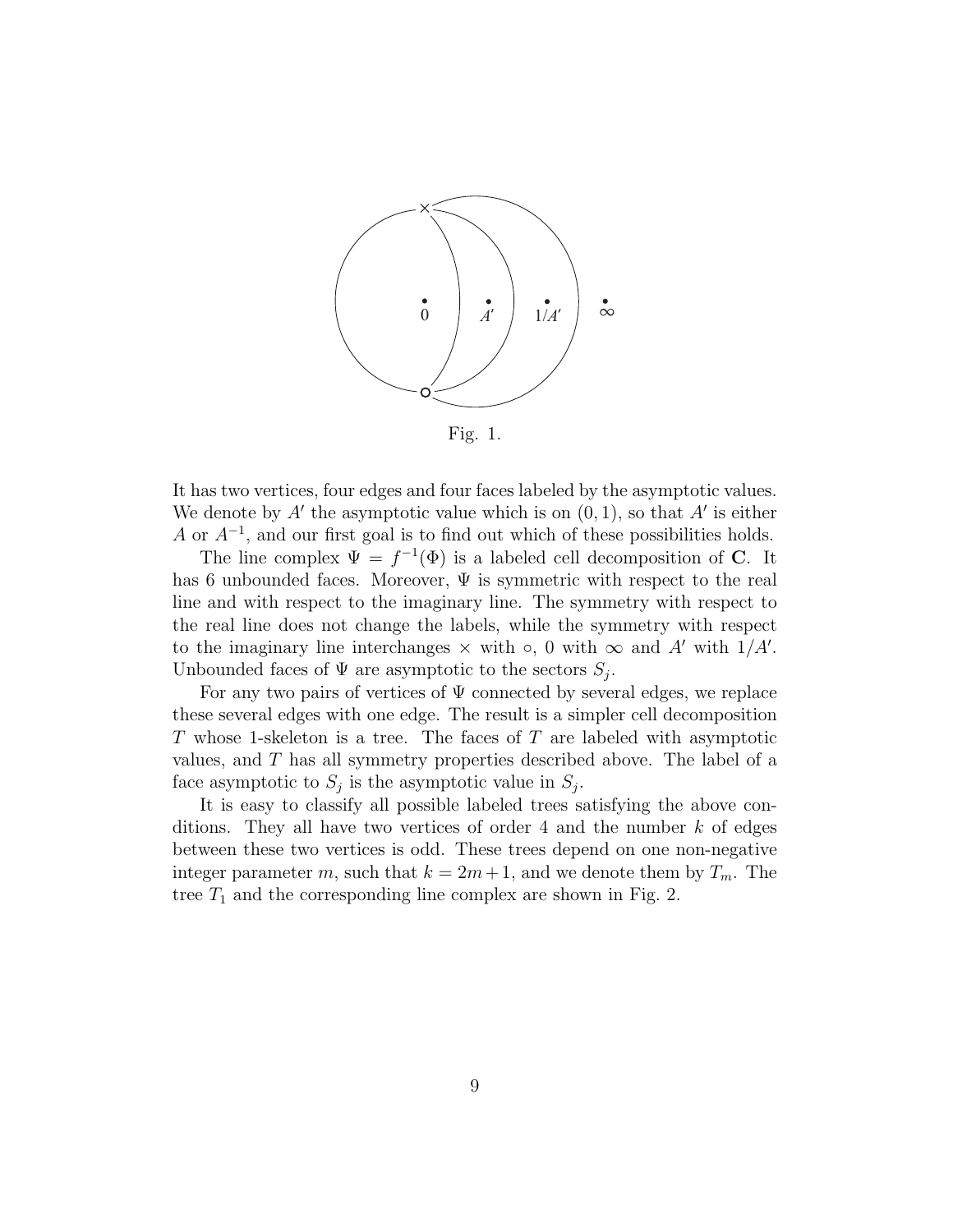

Fig. 2. The tree  $T_1$  (left) and the corresponding line complex (right).

Comparing the cyclic order of labels of faces adjacent to a vertex of order 4 in Fig. 1 and Fig. 2 we conclude that  $A = A'$  so  $A \in (0, 1)$ . This proves the first part of the proposition. The second part is immediately clear from the classification of the trees  $T_m$ : the cell decomposition  $\Psi$  has at most one face labeled with 0 which intersects the real line. (A similar argument was used in [9].) Notice that

the number of real zeros of y is 0 if m is even and 1 if m is odd. (7)

Function f depends continuously on the parameter b. It follows that A also depends continuously on b. As all eigenvalues are real, for every  $b \in \mathbf{R}$ , they cannot collide as b changes, and we can label them in increasing order,  $\lambda_0(b)$  <  $\lambda_1(b) < \ldots$  To each eigenvalue  $\lambda_k$  corresponds one cell decomposition  $\Psi$ , and one tree  $T = T_m$ . So we have some correspondence  $m(k)$ , which is defined so that  $T_{m(k)}$  corresponds to  $\lambda_k$ .

**Proposition 2.**  $m(k) = k$ . So the eigenfunction  $y_k$  corresponding to  $\lambda_k$  has no real zeros when k is even and one real zero when k is odd.

Proof. We use the asymptotic result in [12, 11] to degenerate (3) as  $b \rightarrow +\infty$  to the harmonic oscillator

$$
Y''(u) + 4u^2Y(u) = \mu Y(u), \quad Y(it) \to 0, \quad t \to \pm \infty.
$$

The boundary condition here comes from the boundary condition in (3). Eigenfunctions  $Y_k$  corresponding to eigenvalues  $\mu_k$ , labeled in the increasing order, have all zeros on the imaginary axis. There is one zero on the real axis (namely at the origin) when k is odd and none if k is even.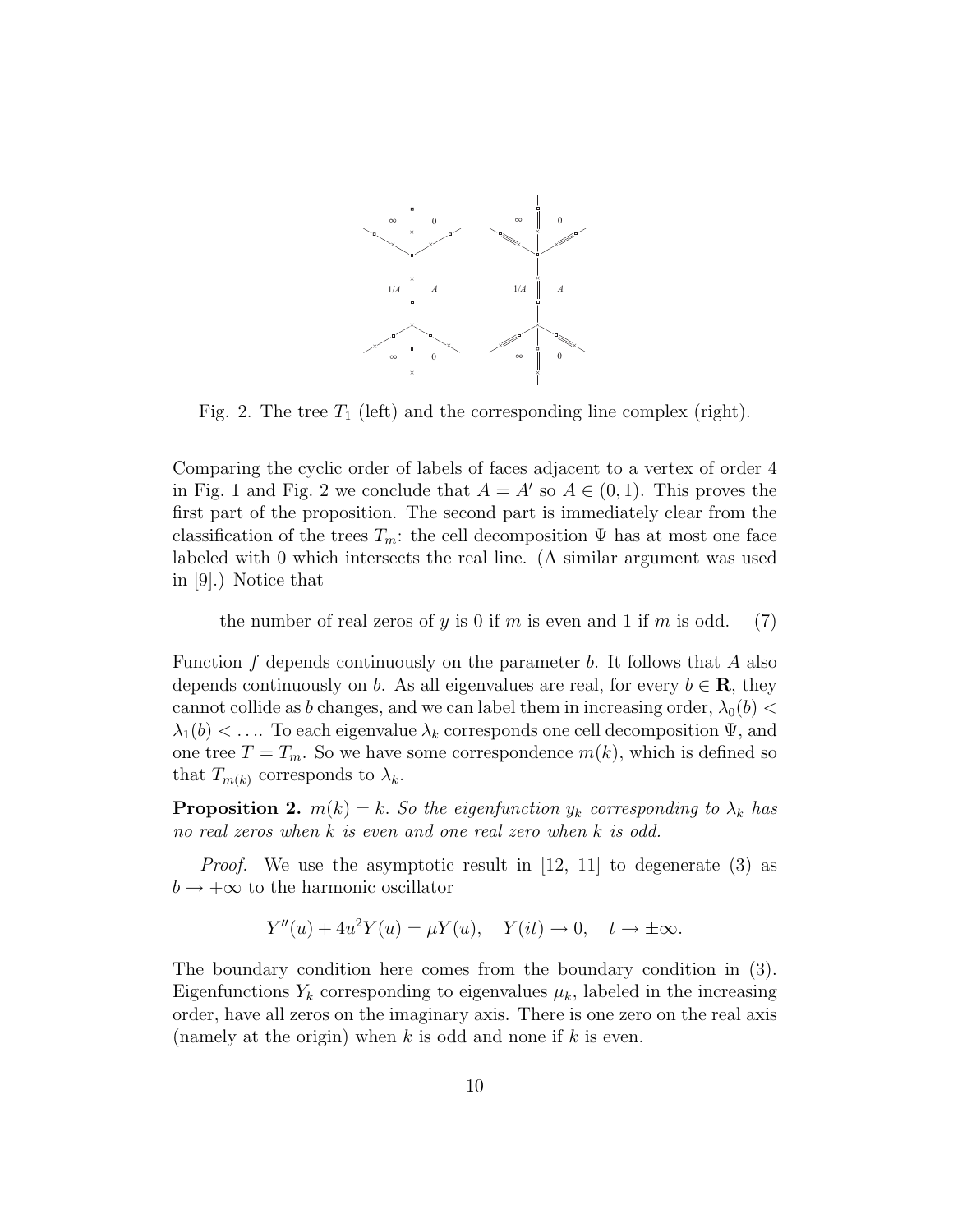To analyse the behavior of zeros of eigenfunctions of (3) as  $b \to +\infty$ , we consider the function  $g = f/(f - A)$ . This corresponds to a different choice of  $y_1$  in the basis  $(y, y_1)$  of solutions of the differential equation in (3). Asymptotic values of g are  $\infty$  in  $S_0$ , 0 in  $S_{\pm 1}$ , 1 in  $S_{\pm 2}$ , and  $a := 1/(1 - A^2)$ in  $S_3$ .

According to the result of [11], to every eigenfunction  $Y_k$  with eigenvalue  $\mu_k$ , and to every positive b large enough corresponds a unique eigenfunction y of (3) with eigenvalue  $\lambda(b) \to \mu_k$ . Let  $m = m(k)$  and let  $T_m$  be the tree corresponding to y. Then  $T_m$  must collapse to the tree  $T'_k$  $\chi$ <sup>'</sup> corresponding to  $Y_k$  (see Fig. 3).



By collapse of a tree we mean the following: two face labels become equal, and all edges on the common boundary of these faces are erased. Such collapse can happen only if  $1/(1 - A^2) \rightarrow 1$  or  $1/(1 - A^2) \rightarrow \infty$ . In the second case we must multiply g by  $1 - A^2$ , so the asymptotic value in  $S_3$  becomes 1 and in  $S_{\pm 2}$  it becomes  $1 - A^2 \rightarrow 0$ . Then as the tree  $T_m(k)$  collapses to the tree  $T'_{k}$  $k$ , we must have  $m(k) = k$ . This proves the proposition.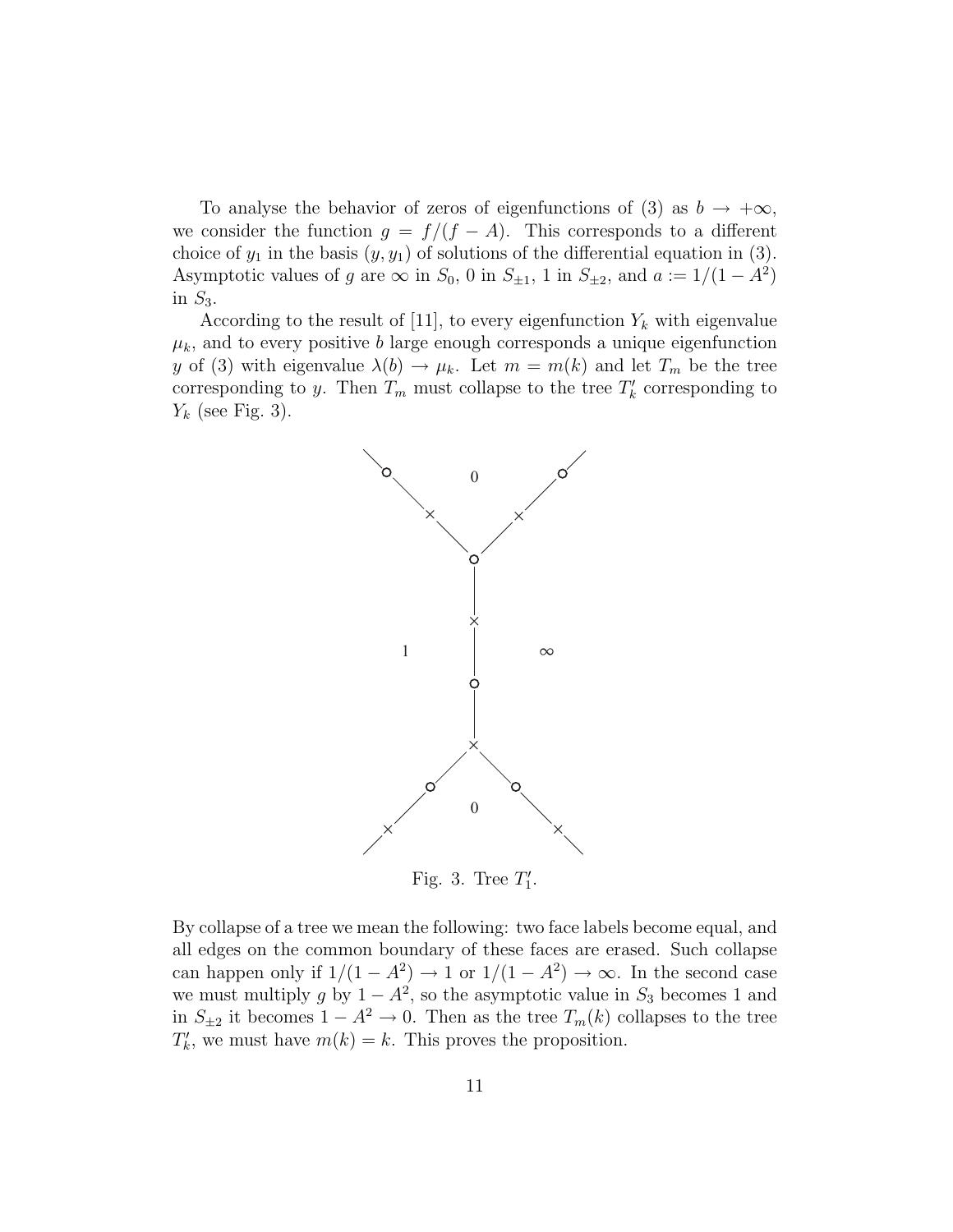Proposition 2 gives a parametrization of the spectral locus for  $J = 0$  by Nevanlinna parameter A. For each m, the correspondence  $b \to A$  is a real analytic homeomorphism of the real line onto  $(0, 1)$ . Later we will prove that this correspondence is increasing.

## 6 Region  $J < 1$

Now we can prove Theorem 1. When  $b, J$  and  $\lambda$  are real, the eigenvalue problem is PT-symmetric, and we can define a real eigenfunction y. We choose the second linearly independent solution  $y_1$  of the differential equation in (3) from the conditions that  $y_1 \to 0$  in  $S_0$ , and  $y_1$  is real. Then  $f = y/y_1$  is real. The asymptotic values of f in  $S_0, \ldots, S_5$  are  $\infty, 0, c, a, \overline{c}, 0$  in this order, where  $a \in \mathbf{R}$ . Thus for every  $(b, J, \lambda)$  on the real spectral locus, Nevanlinna parameters  $a \in \overline{R}$  and  $c \in \overline{C}$  are defined.

As long as  $a \neq 0$ , the number of real zeros cannot change, because y and f never have multiple zeros.

Equality  $a = 0$  can happen on the spectral locus if and only if J is a positive integer and the eigenfunction  $y$  is elementary [2, 12].

**Lemma 1.** Let  $\gamma(t), t \in [0, 1]$  be a curve in the real  $(b, J)$  plane. Suppose that  $\gamma(0) = (0, 0)$ , and that  $J \leq 1$  on  $\gamma$ . Then for  $(b, J) = \gamma(1)$ , all eigenvalues are real.

This implies Theorem 1.

Proof of Lemma 1. It is sufficient to prove the lemma for curves in the open half-plane  $J < 1$ . The general case follows by continuity.

For  $(b, J) = (0, 0)$  all eigenvalues are real and distinct, so we can order them as  $\lambda_0 < \lambda_1 < \ldots$ . Then each  $\lambda_k$  can be analytically continued along  $\gamma$ for  $t \in [0, t_k]$ . We denote these analytic continuations by  $\lambda_k(t)$ . According to a theorem of Shin [19] all but finitely many of the  $\lambda_k$  remain real for  $t \in [0,1]$ , and by [10, Thm. 1], all but finitely many  $\lambda_k$  can be analytically continued for  $t \in [0,1]$ . Let G be a bounded simply connected neighborhood of  $\gamma$  in the half-plane  $\{(b, J) \in \mathbb{R}^2 : J < 1\}$ . Then all but finitely many branches of  $\lambda(b, J)$  are holomorphic, distinct and real in G. The remaining branches satisfy a minimal algebraic equation of the form

$$
\lambda^{m} + a_{m-1}(b, J)\lambda^{m-1} + \ldots + a_{m}(b, J) = 0,
$$
\n(8)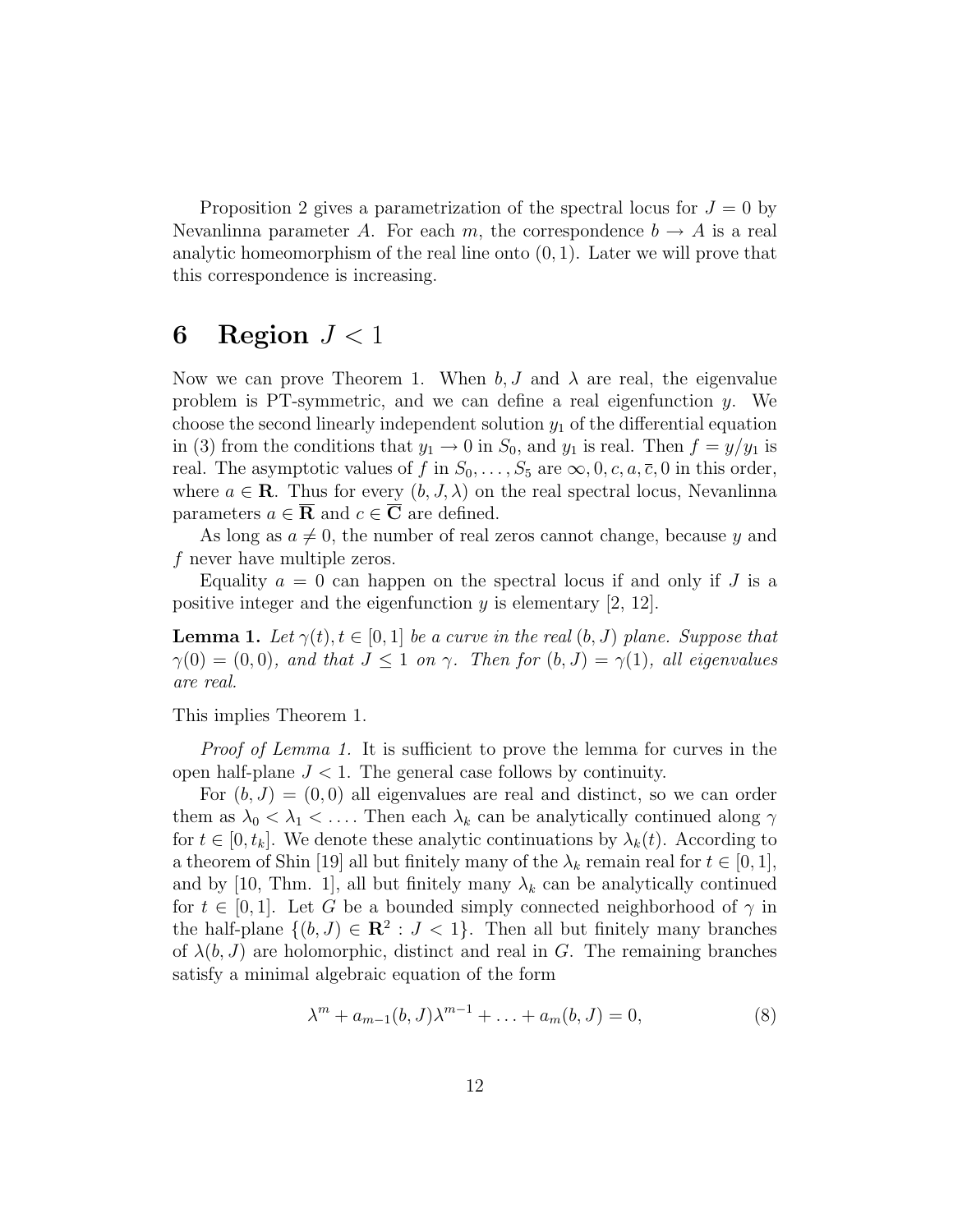with  $a_j$  analytic in G. The zeros of discriminants of these equations form a closed subset  $K$  of  $G$ .

We claim that all solutions of equations (8) are distinct for all  $(b, J) \in \gamma$ . Indeed, if any two eigenvalues collide as t increases, then some adjacent eigenvalues  $\lambda_j(t)$  and  $\lambda_{j+1}(t)$  must collide at some point  $t_0$ . The corresponding eigenfunctions will tend to the same limit as  $t \nearrow t_0$ . But this is impossible because one of them has no real zeros and another has one.

Thus K does not intersect  $\gamma$ , and there is an analytic continuation of eigenfunctions to  $\gamma(1)$ .

#### 7 Classification of line complexes

In this section we consider the general case of real asymptotic values a and c. In this case the normalized Nevanlinna function  $f$  has asymptotic values  $(\infty, 0, c, a, c, 0)$  in  $S_0, \ldots, S_5$ . We choose the cell decomposition  $\Phi$  similar to that in Fig. 1, see Figs. 5,7,9.

There are three generic cases:

Case  $\mathscr{L}$ .  $c < 0 < a$ , Case  $\mathscr{R}$ .  $0 < a < c$ , Case  $\mathscr{E}$ .  $0 < c < a$ .

Letters  $\mathscr{L}, \mathscr{R}$  and  $\mathscr{E}$  stand for "left", "right" and "even", the meaning of this notation will be clear later (Figs. 11-15). There are also non-generic cases  $a = 0$  and  $c = \infty$ . Assuming that  $a \neq 0$ , we classify all possible line complexes.

In all cases  $\mathscr{L}, \mathscr{R}$  and  $\mathscr{E}$ , we first classify all possible bipartite trees symmetric with respect to the real line, with 6 faces labeled by  $\infty, 0, c, a, c, 0$  in this cyclic order, the face labeled  $\infty$  bisected by the positive ray, and satisfying the condition that faces with the same label have disjoint closures. There are three types of such trees shown in Fig. 4. They depend on two integer parameters,  $k > 0$  and l, where k is the number of edges between two ramified vertices as shown in Fig. 4. Parameter l takes all integer values, but  $|l|$  is the number of edges between ramified vertices as indicated in Fig. 4. We say that a tree has type 0 if  $l = 0$ , type 1 if  $l > 0$  and type 2 if  $l < 0$ .

For the trees that occurred in section 5 we have  $T_n = X_{2n+1,0}$ .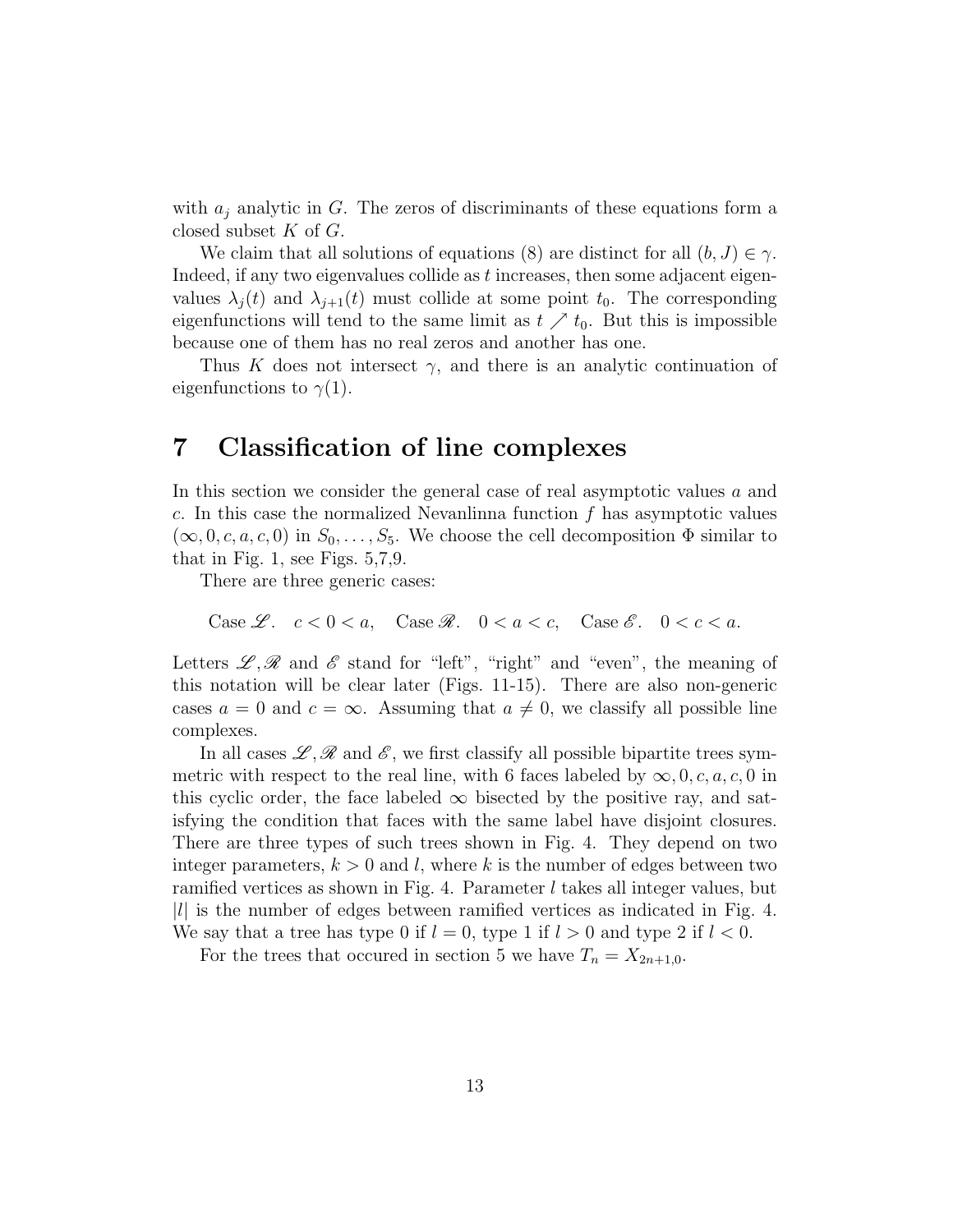

Fig. 4. Three types of trees.

Now we consider all cases separately, and argue by the following scheme. First, for a given case of ordering  $a, c, 0$  on the real line, and for each tree, we decide whether this tree can come from a line complex, and if it can, we recover the line complex.

To do this, we begin with a ramified vertex  $v$  of the tree. Comparing the cyclic order of the labels around this vertex  $v$  with the cyclic order around the vertices of the cell decomposition  $\Phi$  of the sphere we determine whether this vertex of the tree is a  $\times$  or  $\circ$ , and add the missing edges, step by step. When we come to another ramified vertex, either the cyclic order is correct ot not. If it is not correct, the tree does not correspond to a line complex in the considered case. Otherwise, we recover the line complex uniquely.

Each line complex defines a map from an interval to the real spectral locus  $Z(\mathbf{R})$  as follows: let  $t = c/a$ . For each t, we construct a normalized Nevanlinna function  $f$  with this given line complex and asymptotic values  $a = 1$  and  $c = t$ . Then  $b, J, \lambda$  can be found from the formula

$$
\frac{f'''}{f'} - \frac{3}{2} \left( \frac{f''}{f'} \right)^2 = -2(z^4 - 2bz^2 + 2Jz - \lambda).
$$

We write  $(b, J, \lambda) = F(\Psi, t)$ , where  $\Psi$  is the line complex, and call F the Nevanlinna map.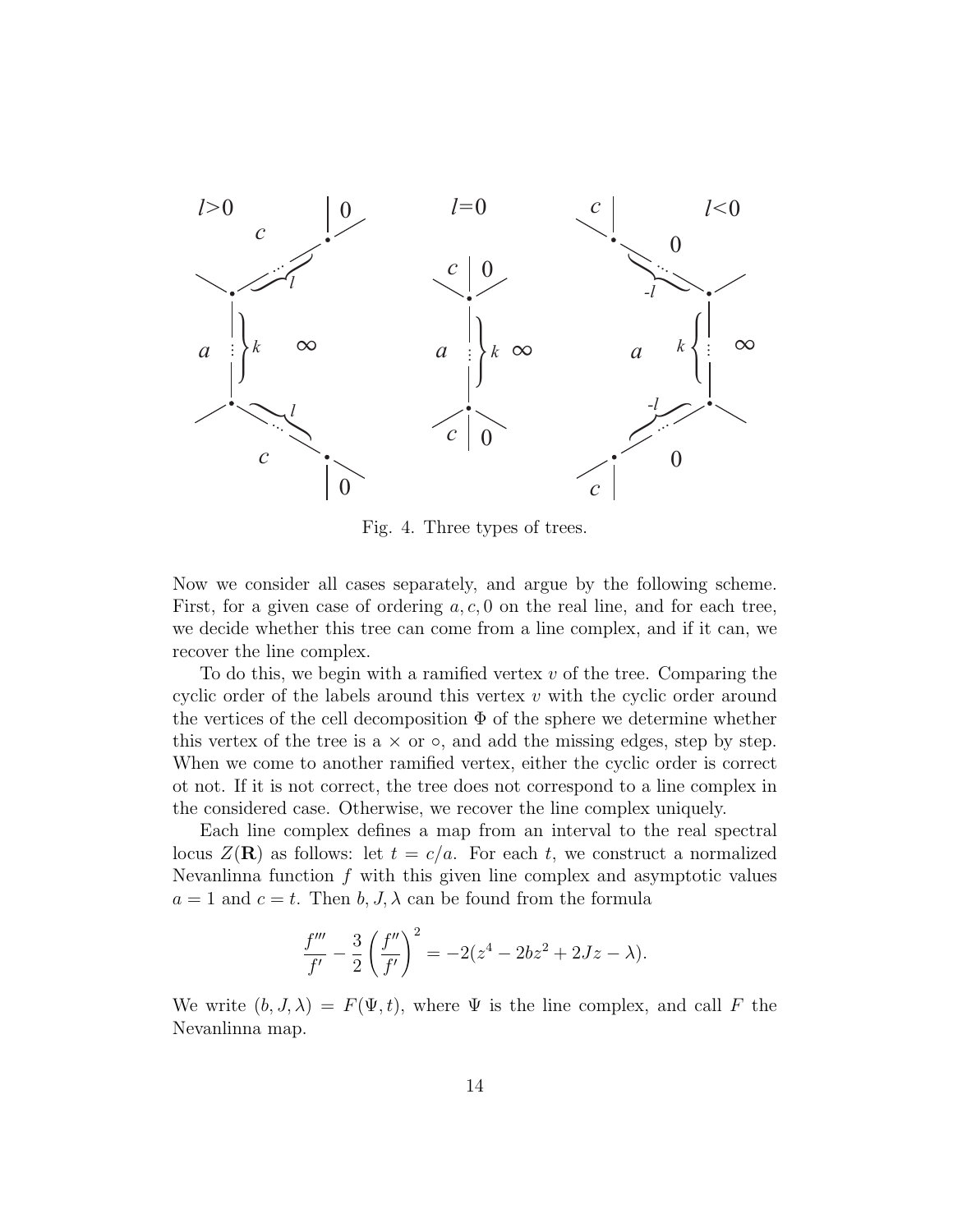Then we consider possible limits as  $a \to 0$  or  $c \to \infty$  on the spectral locus. This gives degenerations to the intersections of the QES spectral locus with the non-QES spectral locus, and description of these intersections in [13] permits to recover the value of  $J$  from the tree in cases 1 and 2. Then we consider the degeneration as  $c \to \infty$  or  $c \to a$  whenever possible, as it was done in  $[11, 12, 13]$ . We will conclude that real values of c correspond to integer J and we obtain the parametrization of the whole spectral locus for integer J.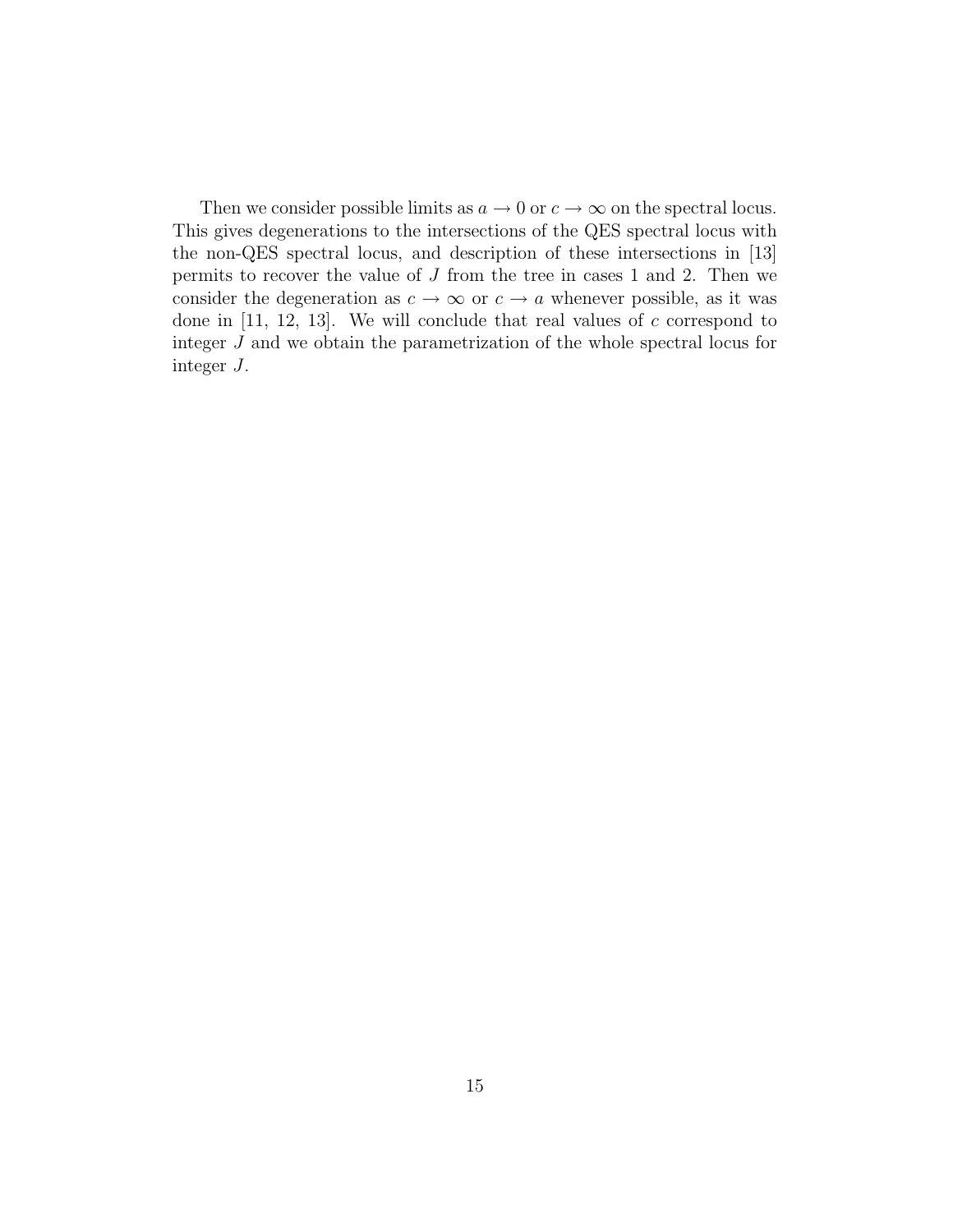Case  $\mathscr{L}$ .  $c < 0 < a$ , see Figs. 5–6.



Fig. 5. Cell decomposition  $\Phi$  in case  $\mathscr{L}$ .



Fig. 6.  $\mathcal{L}_{m,l}$  complexes.

Trees of type 0 (with  $l = 0$ ) are impossible in this case.

Trees  $X_{k,l}$  of type 1 (with  $l > 0$ ) are possible in this case if and only if  $k = 2m + 1$ ,  $m = 0, 1, \dots$  and  $l \ge 1$  is odd. Such line complexes will be called  $\mathscr{L}_{m,l}$ . When  $a \searrow 0$ ,  $t = c/a \rightarrow -\infty$  the corresponding Nevanlinna function has a limit on the QES locus. This limit function has  $l - 1$  zeros,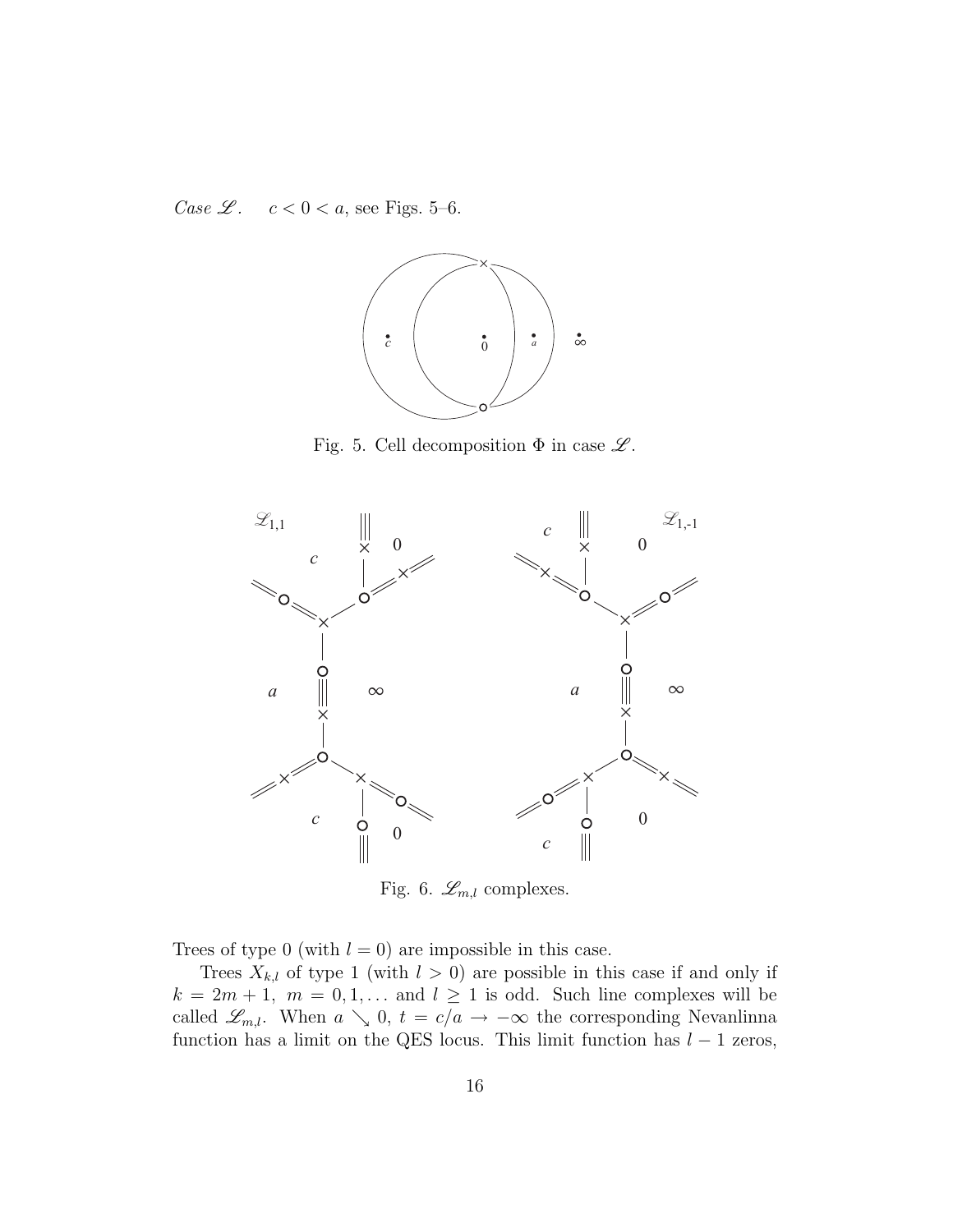none of them real. It follows that  $J = l$  for the limit function. By the first part of Theorem 2 which we proved in section 5,  $c$  is real for integer  $J$  on the non-QES part of the spectral locus, so we conclude that the whole image of the Nevanlinna map  $t \mapsto F(\mathcal{L}_{m,l},t)$  belongs to  $Z_J(\mathbf{R})$  with  $J = l$ .

In the limit when  $c \nearrow 0$ , that is  $t = c/a \nearrow 0$ , we obtain a Nevanlinna function for the harmonic oscillator with m zeros.

Trees of type 2 (with  $l < 0$ ) are possible in this case if and only if  $k =$  $2m + 1$  and  $l \leq -1$  is odd. Such line complexes will be called  $\mathscr{L}_{m,l}$ . The only possible limit on the spectral locus is  $c \to -\infty$ . This corresponds to an elementary second solution of the differential equation in (3) (solution which is linearly independent of the eigenfunction). These points are marked in Fig. 15. Thus the chart  $\mathscr{L}_{m,l}$ ,  $l \leq -1$  corresponds to the chart  $\mathscr{L}_{m,-l}$  via Darboux transform. We have  $J = l < 0$  in this case.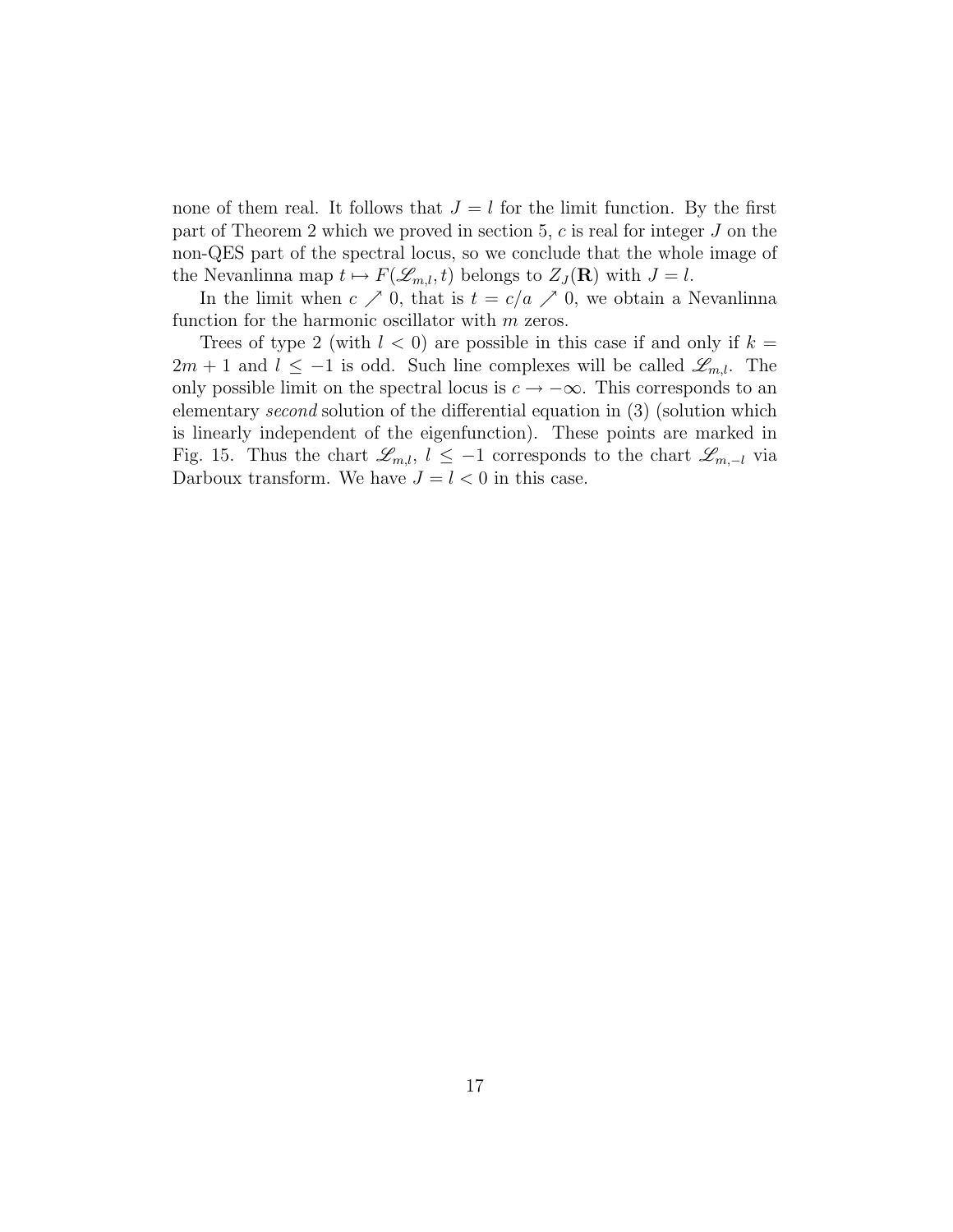Case  $\Re$ .  $0 < a < c$ , Figs. 7-8.



Fig. 7. Cell decomposition  $\Phi$  in case  $\mathscr{R}$ .



Fig. 8.  $\mathcal{R}_{m,l}$  complexes.

Trees of type 0 (with  $l = 0$ ) are impossible in this case.

Trees  $X_{k,l}$  of the type 1 (with  $l > 0$ ) are possible with  $k = 2m + 1$ and l positive odd. We call the complex  $\mathcal{R}_{m,l}$ . Degeneration  $a \to 0$ ,  $t =$  $c/a \rightarrow +\infty$  is possible, and the limit belongs to the QES spectral locus. The limit Nevanlinna function has  $l - 1$  zeros, so  $J = l$  for this limit function. Again, using the first part of Theorem 2, we conclude that  $J = l$  on the whole image of the Nevanlinna map  $F(\mathcal{R}_{m,l},.)$  Degeneration  $c \to +\infty$  (that is  $t = c/a \rightarrow 0+$ ) gives a Nevanlinna function for the harmonic oscillator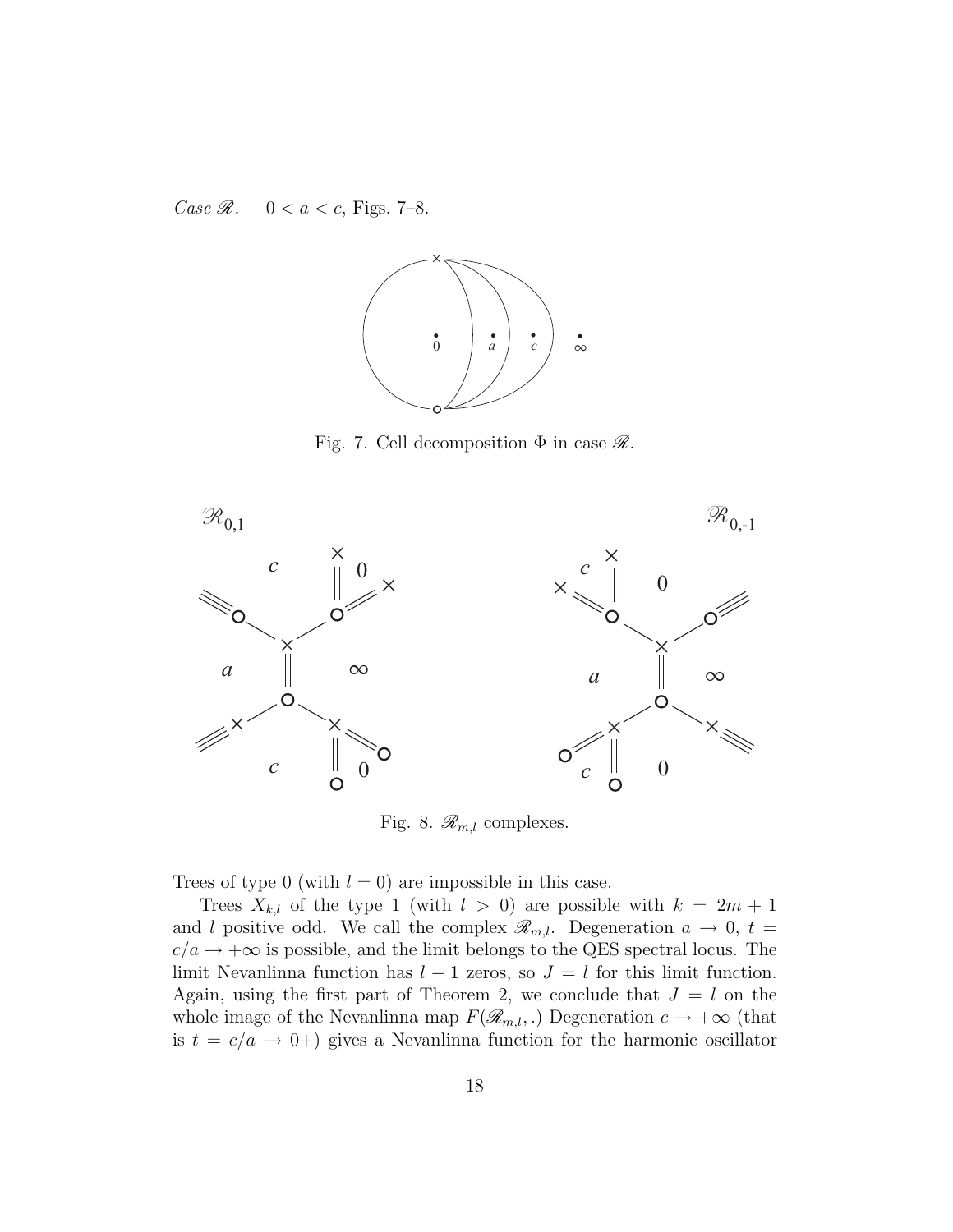with  $J-1+m$  zeros. As  $\mathscr{L}_{m,l}$  and  $\mathscr{R}_{m,l}$  have common limit of the QES spectral locus, their Nevanlinna images form a single curve. The results in [13] about QES spectral locus together with counting of zeros of degeneration to harmonic oscillator show that  $\mathscr{L}_{m,l}$  lies on the left and  $\mathscr{R}_{m,l}$  lies on the right from the intersection point with the QES spectral locus. See Figs. 11, 13, where Nevanlinna images of  $\mathcal{L}_{m,l}$  and  $\mathcal{R}_{m,l}$  are shown with the solid lines, and the QES locus with the dotted line.

Trees  $X_{k,l}$  of type 2 (with  $l < 0$ ) give line complexes when  $k = 2m + 1$ and l odd negative. We call these complexes  $\mathcal{R}_{m,l}$ . Degeneration  $c \to \infty$  is possible on the spectral locus. These charts correspond to the charts  $\mathscr{R}_{m,-l}$ by Darboux transform.

Thus cases  $\mathscr L$  and  $\mathscr R$  and trees of types 1 and 2 cover all cases when J is odd. We conclude from this: a)  $J$  is constant on the Nevanlinna images of  $\mathscr{L}_{m,l}$  and  $\mathscr{R}_{m,l}$ , namely  $J = l$ . b) Even values of J must be covered by the remaining trees from our classification.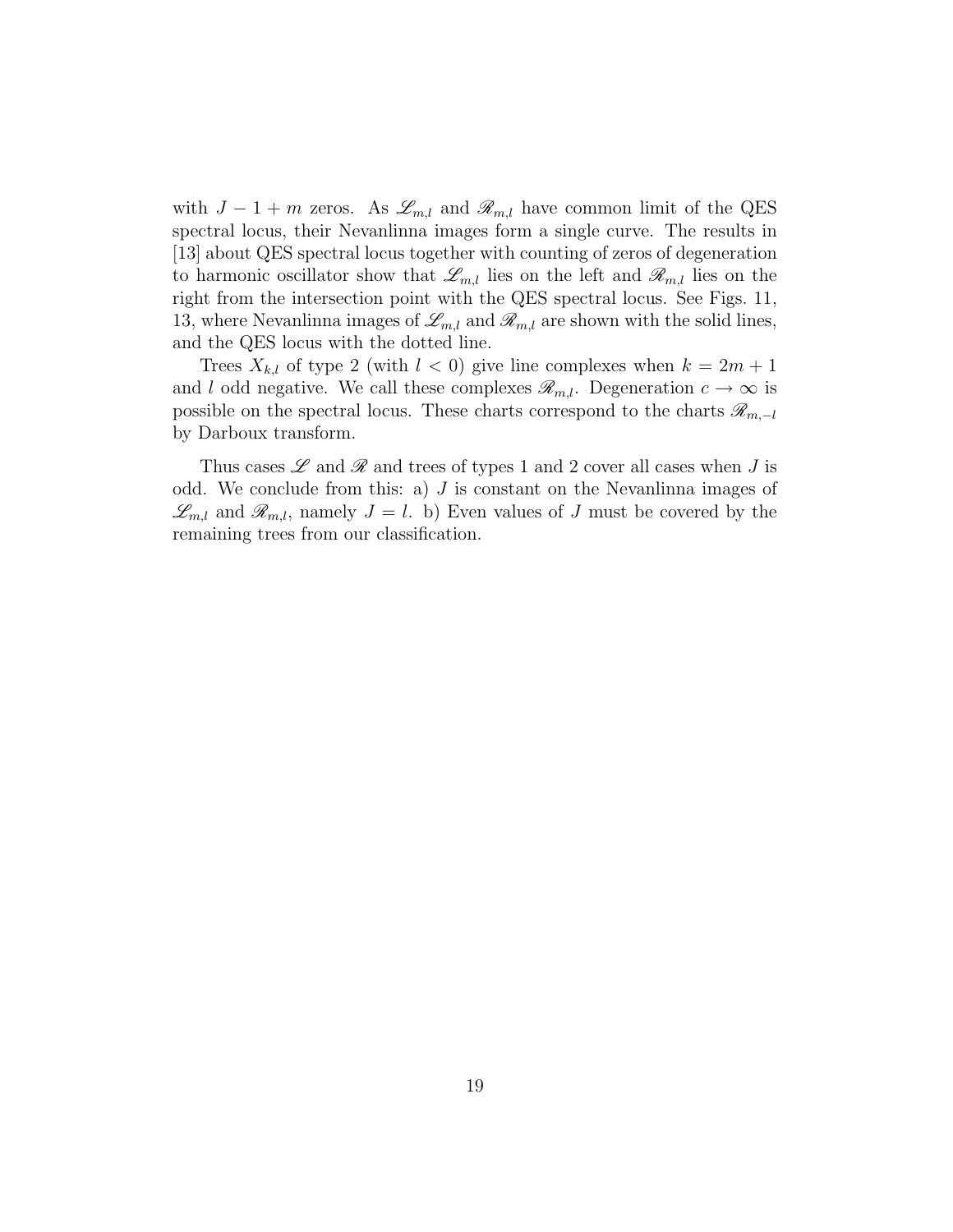Case  $\mathscr{E}$ .  $0 < c < a$ , see Figs. 9-10.



Fig. 9. Cell decomposition  $\Phi$  in case  $\mathscr E$ .



Fig. 10.  $\mathcal{E}_{m,l}$  complexes.

Trees  $X_{k,0}$  of type 0 have parameter  $k = 2m + 1$ ,  $m \ge 0$  and we denote the corresponding line complex by  $\mathscr{E}_{m,0}$ . This line complex represents Nevanlinna functions from section 5 which correspond to  $J = 0$ .

Trees  $X_{k,l}$  of type 2 have  $k = 2m + 1$  and l negative, even. We call the corresponding line complex  $\mathscr{E}_{m,l}$ . No degeneration on the spectral locus is possible. We know that for even  $J$  the non-QES spectral locus consists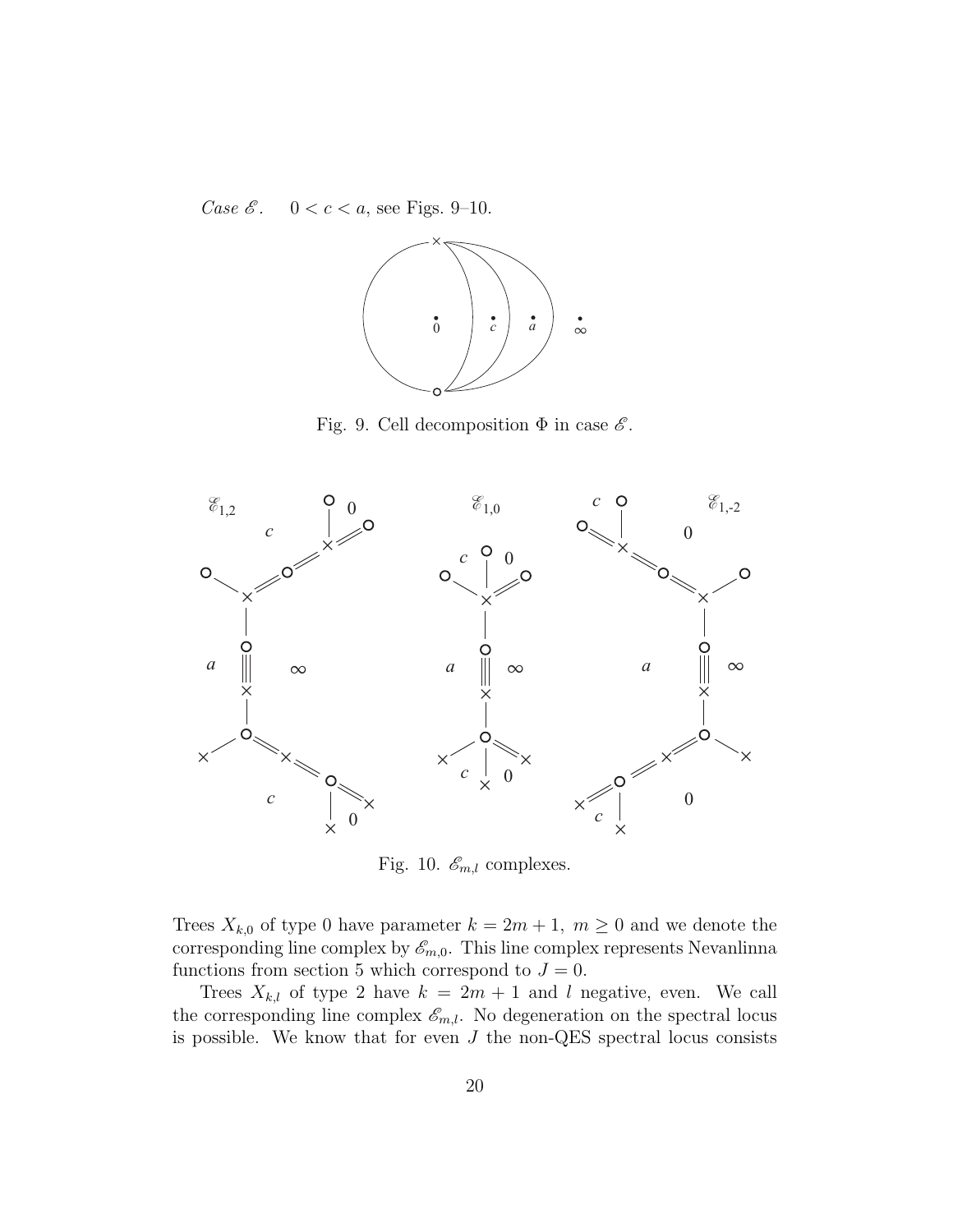of graphs of functions. Degeneration as  $c \to 0$  and  $c \to a$  gives a Nevanlinna function for the harmonic oscillator with  $m$  zeros. Thus these trees parametrize the whole spectrum for negative even J.

Trees  $X_{k,l}$  of type 1 have  $k = 2m + 1$  and l positive, even. We call the corresponding complex  $\mathscr{E}_{m,l}$ . It corresponds to  $\mathscr{E}_{m,-l}$  by the Darboux transform. Degeneration as  $c \to 0$  and  $c \to a$  gives a Nevanlinna function for the harmonic oscillator with m and  $m + l$  zeros, respectively.

These arguments show that real c and  $a \neq 0$  correspond to integer J and that we obtain a parametrization of the whole non-QES spectral locus in this way. This completes the proof of Theorem 2.

The parametrization of the spectral locus for integer  $J$  is represented in Figs. 11-15. The symbols of line complexes are written below the corresponding curves. The QES spectral locus is shown with dotted lines. It was parametrized with different cell decompositions (not with line complexes!) in [13]. Symbols  $X_{k,l}$  in the figures refer to the charts on the QES locus described in [13].



Fig. 11.  $Z_1(\mathbf{R})$ .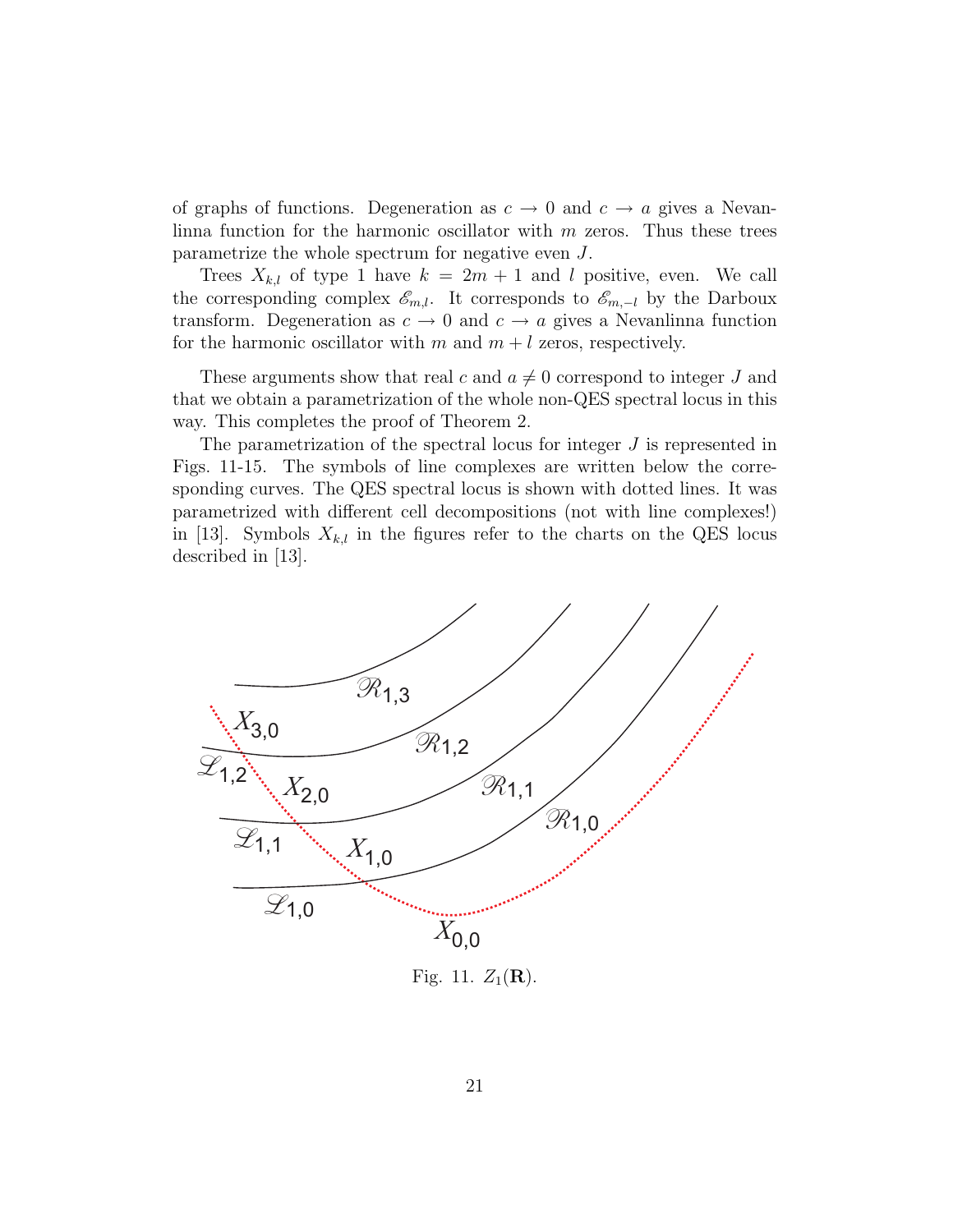

Fig. 13.  $Z_3(\mathbf{R})$ .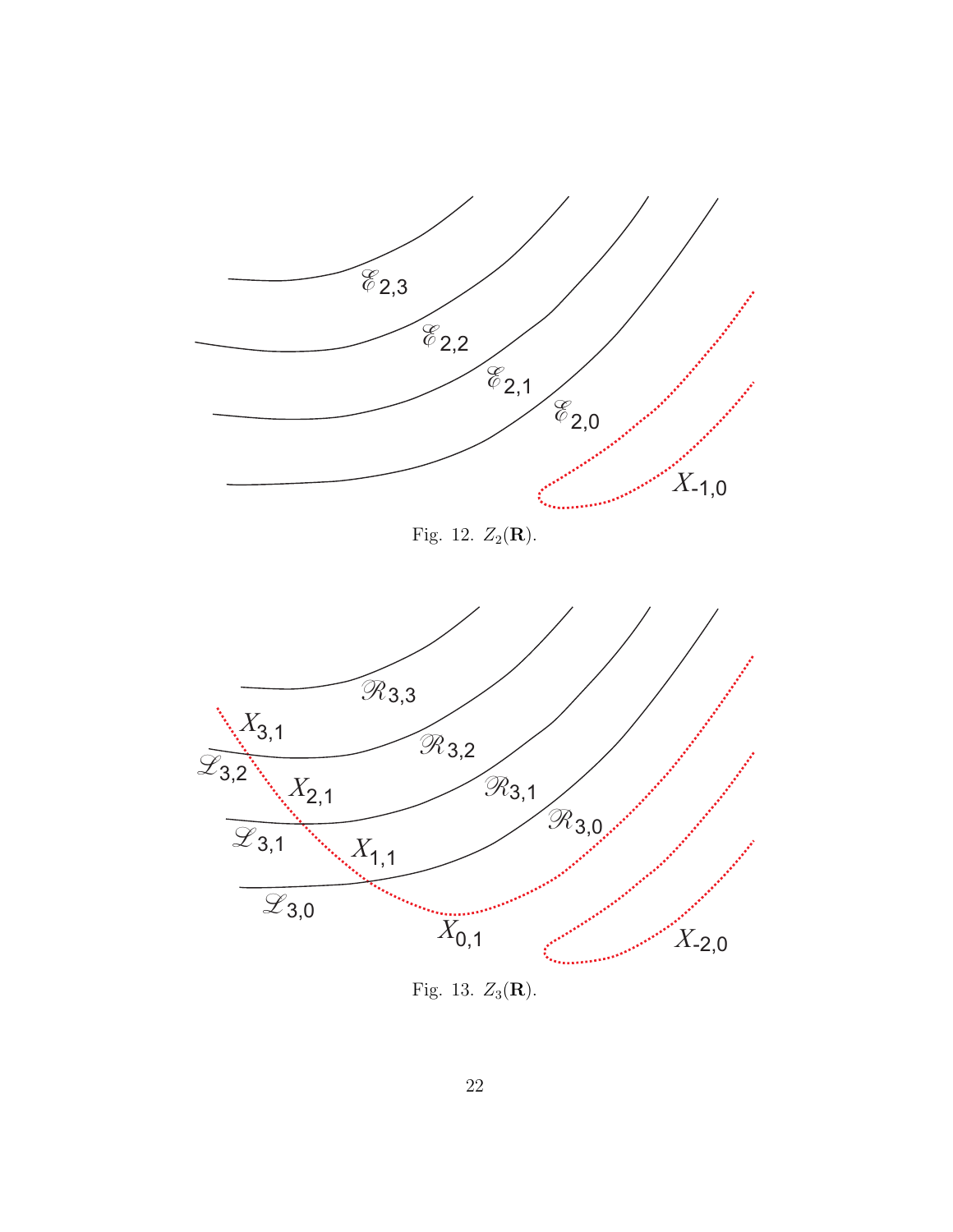

Fig. 15.  $Z_{-1}(R)$  superimposed with  $Z_1^{QES}$  $\mathcal{L}_{1}^{QES}(\mathbf{R})$  (thin dotted line).

## References

[1] I. Bakken, A multiparameter eigenvalue problem in the complex plane, Amer. J. Math. 99 (1977), no. 5, 1015–1044.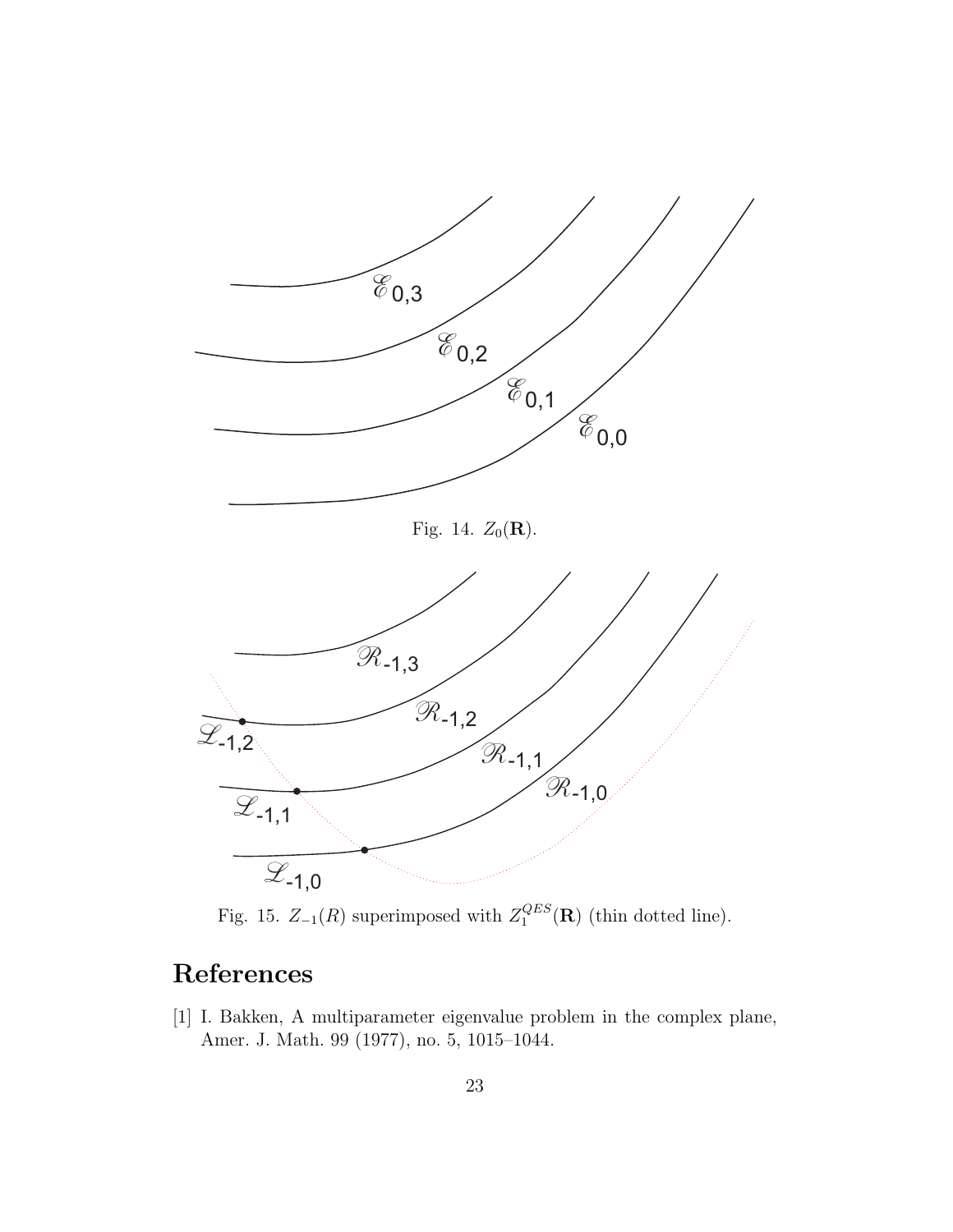- [2] C. Bender and S. Boettcher, Quasi-exactly solvable quartic potential, J. Phys. A 31 (1998), no. 14, L273–L277, arXiv:physics/9801007.
- [3] C. Bender and S. Boettcher, Real spectra in non-Hermitian Hamiltonians having PT symmetry, Phys. Rev. Lett., 80 (1998) 52435246.
- [4] C. Bender, D. Brody, J-H. Chen, H. Jones, K. Milton and C. Ogilvie, Equivalence of a complex PT-symmetric quartic Hamiltonian and a Hermitian quartic Hamiltonian with an anomaly, arXiv:hep-th/0605066v2.
- [5] V. Buslaev and V. Grecchi, Equivalence of unstable anharmonic oscillators and double wells, J. Phys. A, 26 (1993) 5541–5549.
- [6] M. Crum, Associated Sturm–Liouville systems, Quart. J. Math., 6 (1955) 121–127.
- [7] E. Delabaere, D. T. Trinh, Spectral analysis of the complex cubic oscillator, J. Phys. A 33 (2000), no. 48, 87718796.
- [8] P. Dorey, C. Dunning and R. Tateo, The ODE/IM correspondence. J. Phys. A 40 (2007), no. 32, R205R283.
- [9] A. Eremenko A. Gabrielov and B. Shapiro, Zeros of eigenfunctions of some anharmonic oscillators, Ann. Inst. Fourier, Grenoble, 58, 2 (2008) 603-624.
- [10] A. Eremenko and A. Gabrielov, Analytic continuation of eigenvalues of a quartic oscillator, Comm. Math. Phys., v. 287, No. 2 (2009) 431-457.
- [11] A. Eremenko and A. Gabrielov, Singular perturbation of polynomial potentials in the complex domain with applications to PT-symmetric families, to appear in Moscow Math. J., arXiv:1005.1696.
- [12] A. Eremenko and A. Gabrielov, Quasi-exactly solvable quartic: elementary integrals and asymptotic, arXiv:1104.2305.
- [13] A. Eremenko and A. Gabrielov, Quasi-exactly solvable quartic: real algebraic spectral locus, arXiv:1104.4980.
- [14] J. Gibbons and A. P. Veselov, On the rational monodromy-free potentials with sextic growth, J. Math. Phys. 50 (2009), no. 1, 013513, 25 pp.